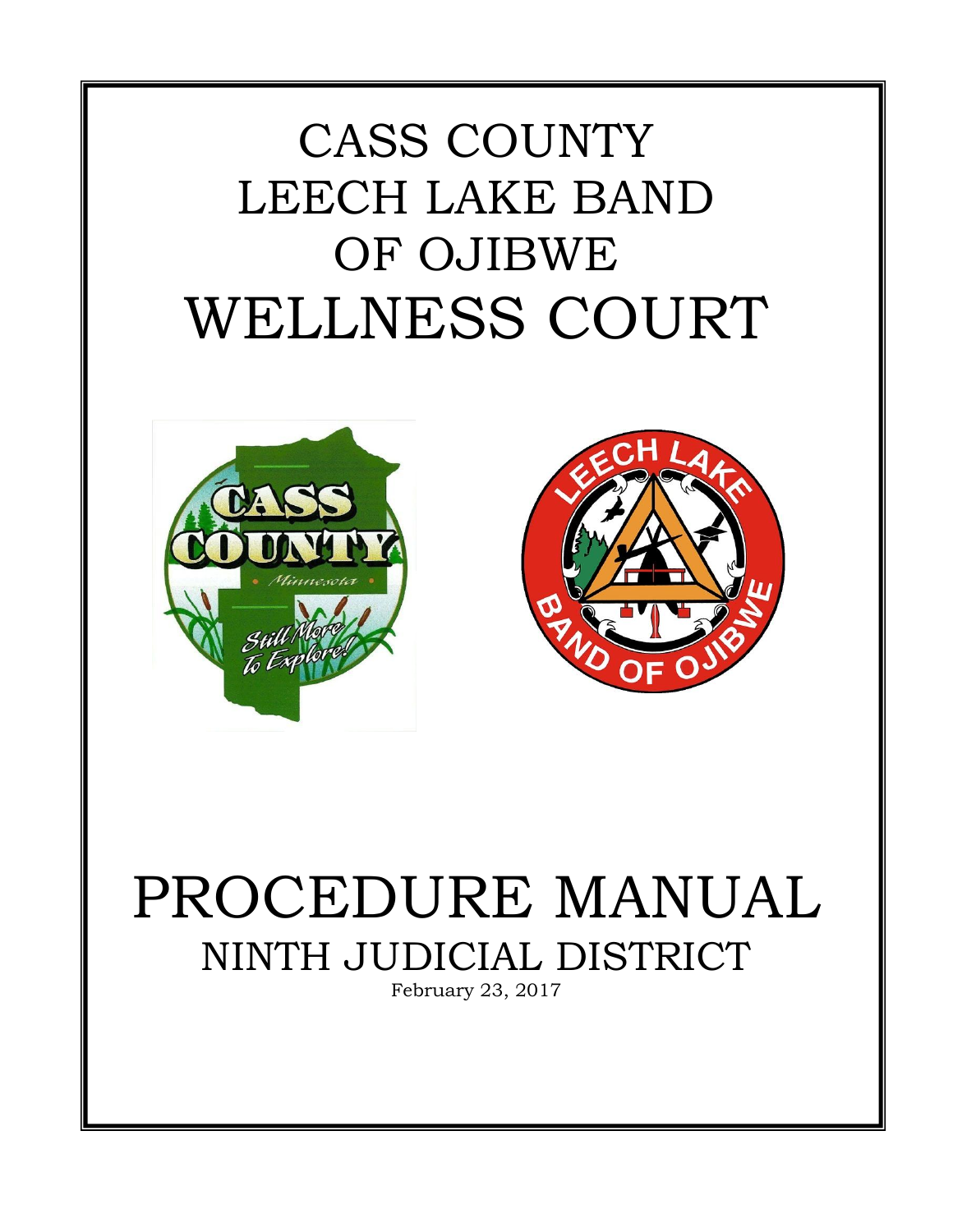| <b>Introduction</b>                          | 3                       |
|----------------------------------------------|-------------------------|
| <b>Steering Committee</b>                    | $\mathbf{3}$            |
| <b>Planning/Core Team</b>                    | $\overline{\mathbf{4}}$ |
| <b>Mission Statement</b>                     | $\overline{\mathbf{4}}$ |
| <b>Goals and Objectives</b>                  | 5                       |
| <b>Structure/Model</b>                       | 6                       |
| <b>Eligibility Criteria</b>                  | 7                       |
| <b>Probation Violations</b>                  | 8                       |
| <b>Presumptive Commits</b>                   | 8                       |
| <b>Disqualifications</b>                     | 9                       |
| <b>Phases</b>                                | 10                      |
| <b>Commencement Criteria</b>                 | 12                      |
| <b>Commencement</b>                          | 13                      |
| <b>Phase Four - Graduate</b>                 | 13                      |
| <b>Wellness Court Alumni</b>                 | 13                      |
| <b>Incentives</b>                            | 13                      |
| <b>Gift Cards</b>                            | 14                      |
| <b>Sanctions</b>                             | 14                      |
| <b>Sanctions Schedule</b>                    | 15                      |
| <b>Treatment Procedure</b>                   | 17                      |
| <b>Community Support Meetings / Sponsors</b> | 17                      |
| <b>Supervision Procedure</b>                 | 18                      |
| <b>Special Event Request Form (SERF)</b>     | 18                      |
| <b>Drug Testing Procedure</b>                | 17                      |
| In the Event of Substance Use                | 19                      |
| <b>Urine Testing and Incidental Exposure</b> | 19                      |
| <b>Case Information Management</b>           | 22                      |
| <b>Evaluation</b>                            | 22                      |
| <b>Monetary Procedures</b>                   | 23                      |
| <b>Case Reviews</b>                          | 23                      |
| <b>Termination</b>                           | 23                      |
| <b>Confidentiality Statement</b>             | 24                      |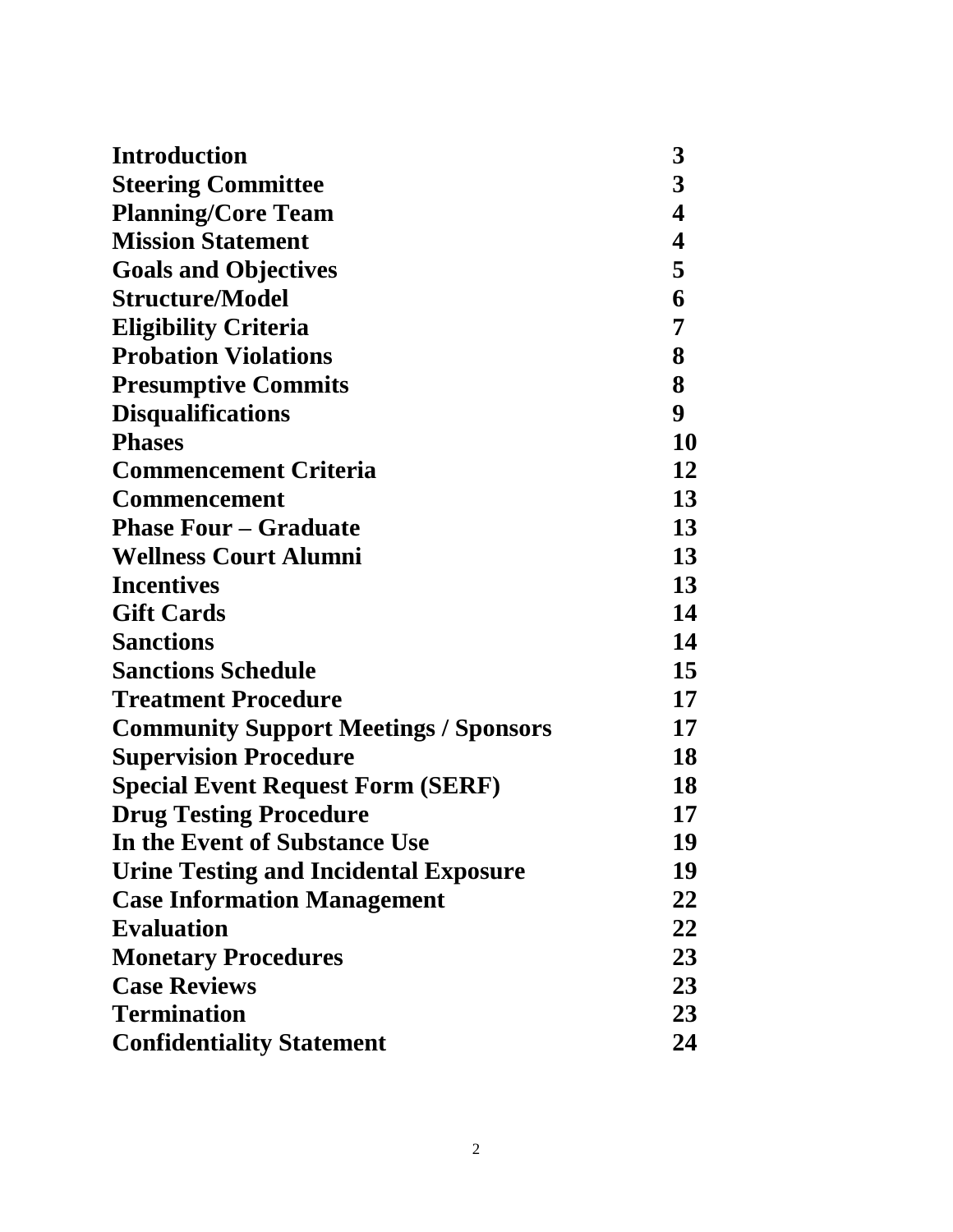## *Introduction*

The Cass County/Leech Lake Band of Ojibwe Wellness Court (DWI Court) is designed to coordinate substance abuse intervention with judicial oversight through enhanced supervision and individual accountability. The need for a Wellness Court in Cass County and on the Leech Lake Reservation has been an evolutionary process. As the number of DWI offenders has increased over the years, those in the court system are exploring various ways to deter and address repeat alcohol offenses and pursue more effective treatment options. As the growth and success of drug court programs nationally has increased, that philosophy has been adapted to the DWI arena as well. The DWI Court is the best vehicle within the criminal justice system for expediting the time between arrest and entry into treatment and for providing consistent and lengthy structure so the offender will benefit from the treatment experience.

# *Steering Committee*

The Steering Committee is comprised of executive level personnel from the below listed agencies to facilitate the process, to expeditiously resolve issues, and to provide buy-in at the upper echelon so that later committees with non-executive level personnel will be comprised of people who are confident that the head of each agency is supportive of the Wellness Court mission. The Steering Committee consists of representatives from the following agencies:

- 9 th Judicial District Court
- Leech Lake Band of Ojibwe
	- Tribal Court
	- Tribal Council Member Representative
	- Law Enforcement
	- Treatment
	- Human Services Director
	- Legal Director
- Cass County
	- County Attorney
	- County Board Member Representative
	- Sheriff's Office
	- Probation
	- Human Services: Adult Services
- 9 th Judicial District Public Defender's Office
- Department of Corrections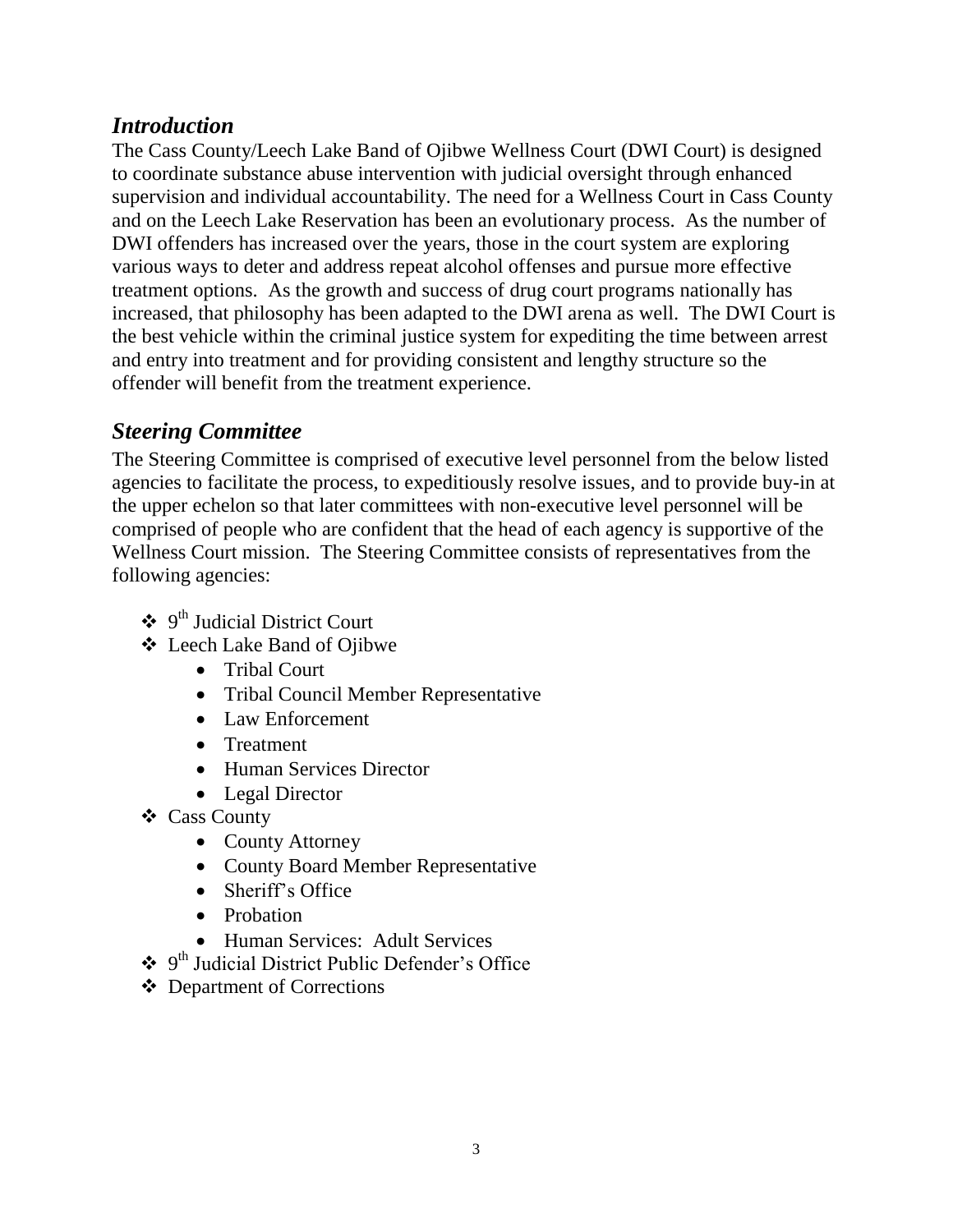# *Planning/Core Team*

The planning/core team is a working group of people who carry out the daily tasks involved in planning, implementing, and operating the Wellness Court program. Although each team member contributes the perspective of his or her respective discipline, every member commits to working collaboratively and cooperatively as a team to assist participants in becoming sober law abiding citizens. With respect to issues relating to participants, every effort will be made to gain a consensus. However, the final decision lies with the Judges. The group meets regularly as a team and is comprised of the following representatives or their designee:

- Jana Austad,  $9<sup>th</sup>$  Judicial District Court Judge
- Megan Treuer and Paul Day, Leech Lake Tribal Court Judges
- Christopher Strandlie, Cass County Attorney, or designee
- Jay Sommer, Public Defender
- Regional Native Public Defense Corporation
- Shirley Smith, Wellness Court Coordinator
- Jodi DeSkeere, DOC Probation Officer
- Bryan Harris, Wellness Court Agent, Cass County Probation
- Leech Lake Chief of Police, or designee
- Tom Burch, Sheriff, Cass County Sheriff's Office
- Ryan Fisher, Deputy, Cass County Sheriff's Office
- Leech Lake Addiction and Dependency Program Designee
- Victim's Representative
- Jim Schneider, Director Cass County Probation
- Mental Health Professional
- Community member
- Leech Lake Legal Director, or designee
- Treatment providers working with participants currently in program

New members to the planning/core team must sign a confidentiality form and review the procedure manual and handbook. New team members must also attend the webinar: The Tribal Key Components and the Adult Drug Court Standards. Team members will be expected to attend the Biennial State Drug Court Conference and ongoing trainings when available.

## *Mission Statement*

The mission statement of the Cass County/Leech Lake Band of Ojibwe Wellness Court is to enhance public safety by providing hope and opportunities for appropriate treatment with accountability, thereby improving the quality of life within families and in the community.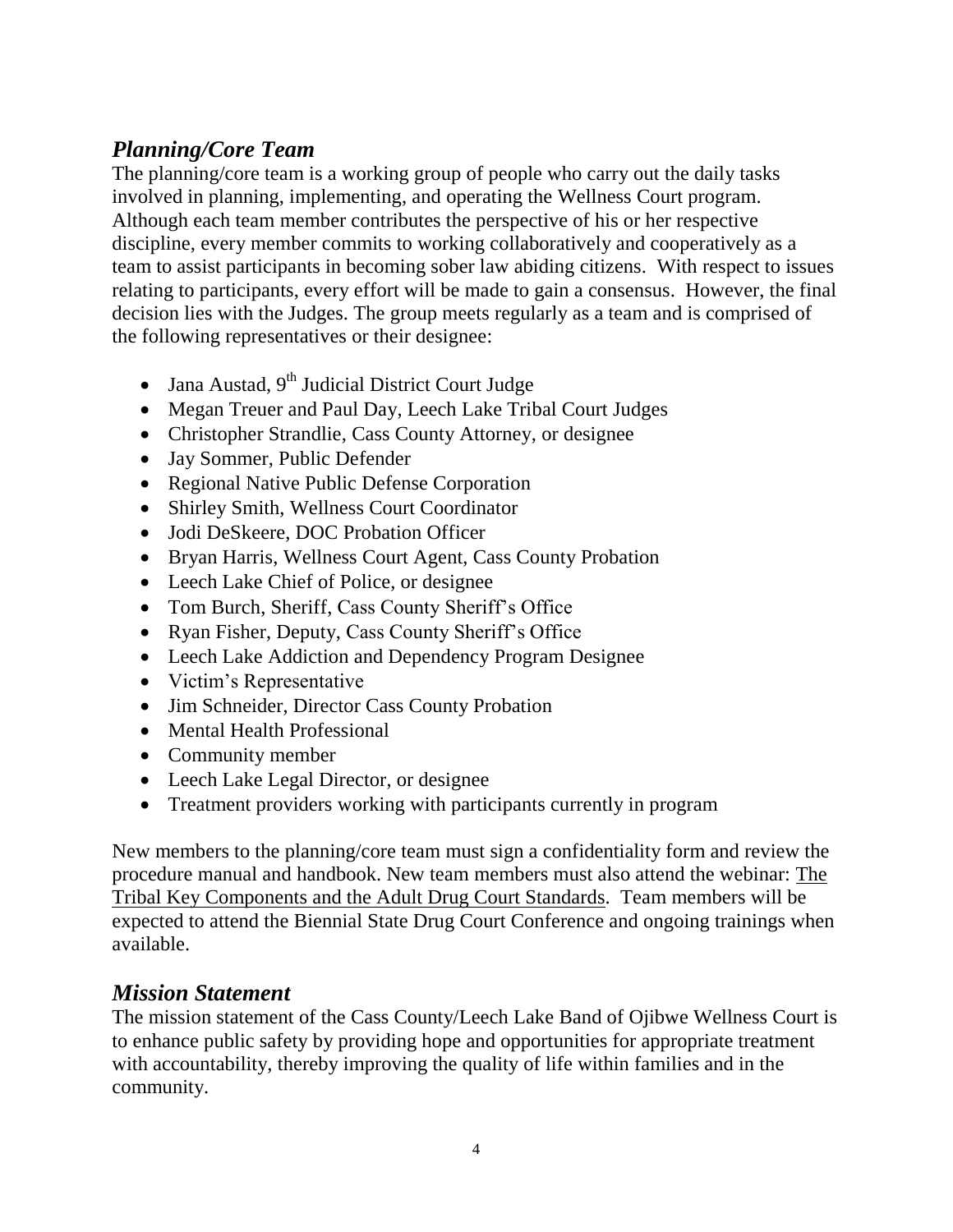## *Goals and Objectives:*

*Goal 1: Reduce costs associated with chemical use and criminal behavior.*

Objective 1: Reduce criminal justice costs associated with gross misdemeanor and felony level participants.

Objective 2: Reduce criminal justice costs associated with felony level participants.

*Goal 2: Reduce criminal behavior and recidivism*

Objective 1: 70% of participants will graduate from the program within three years of their start date.

Objective 2: 70% of participants will have 90 consecutive days of sobriety by the end of their first year in the program.

Objective 3: 90% of participants will not experience a driving impaired violation within one year after graduation.

*Goal 3: Enhance public safety*

Objective 1: 70% of participants will successfully complete treatment (inpatient, outpatient, aftercare/continuing care) within nine months of entering the Wellness Court.

Objective 2: 90% of participants who have violations will receive sanctions within one week.

Objective 3: Participants will have lower recidivism rate than non-participants in the historical control group one year after release from the Wellness Court or custody.

*Goal 4: Enhance the well-being of participants*

Objective 1: As appropriate, participants without a high school diploma will be enrolled and actively pursuing their GED within eight months of entering the Wellness Court.

Objective 2: As appropriate, participants will further their education by utilizing vocational/avocational services.

Objective 3: 90% of Wellness Court participants will be actively employed or actively enrolled in an educational program within 12 months of entering the Wellness Court.

Objective 4: Wellness Court participants will actively go through the process of having their driving privileges reinstated.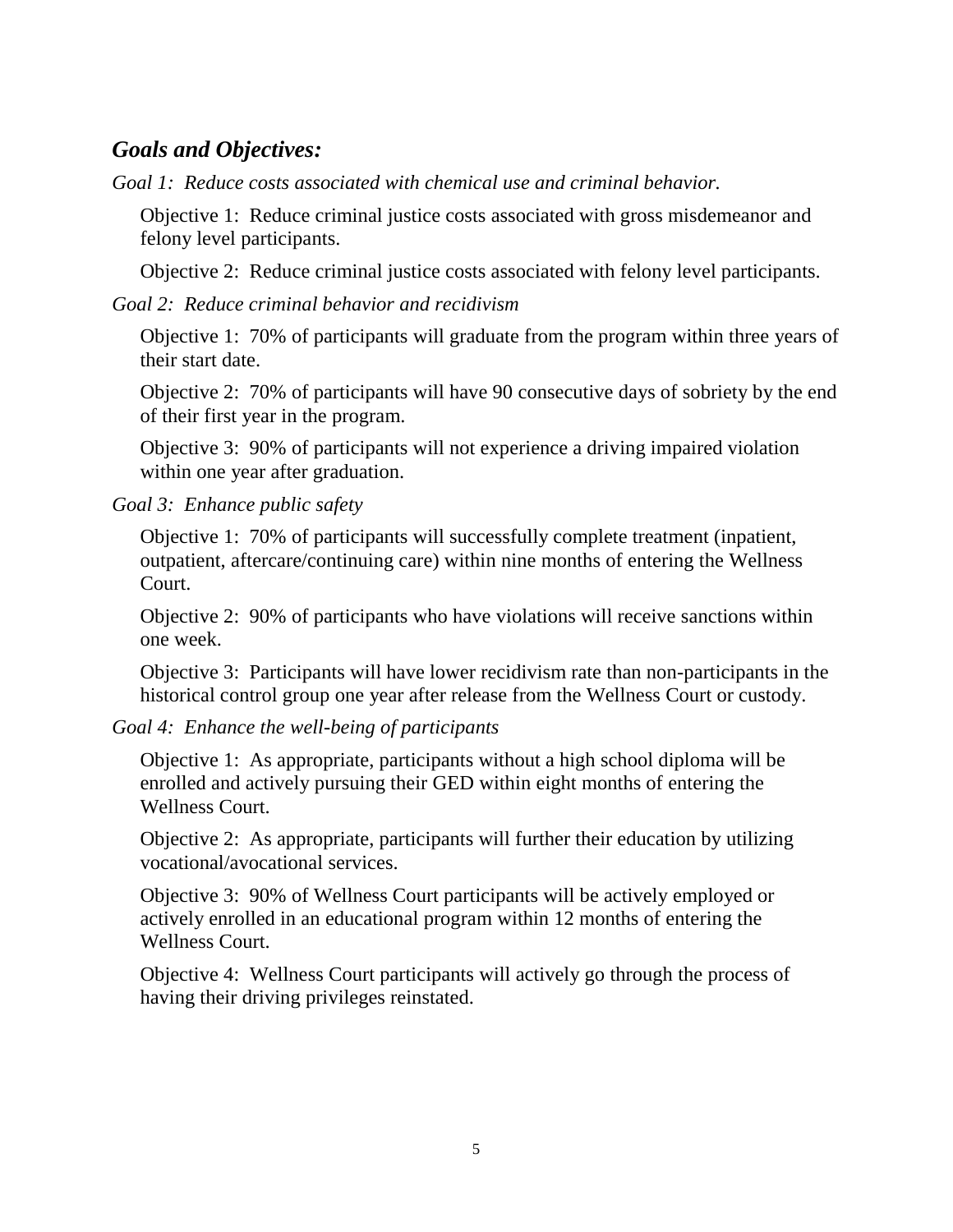# *Structure/Model*

Participants for the Cass County/Leech Lake Wellness Court will be screened for eligibility prior to arraignment (first appearance) or after a probation violation by Probation and referred to the Wellness Court team for review.

All individuals must be willing to address their chemical use issues and agree to be released from jail under the following guidelines:

- Supervised release status;
- Sign all necessary releases;
- Complete chemical health assessment and comply with recommendations;
- Comply with random urine and breathalyzer testing;
- Maintain contact with probation;
- Submit to drug test within 24 hours of release from jail;
- Report to Wellness Court bi-weekly
- Abstain from using or possessing alcohol or drugs without a doctor's prescription. NARCOTIC MEDICATIONS WILL NOT BE ALLOWED WITH OR WITHOUT A PRESCRIPTION.

Probation will screen all potential applicants for eligibility criteria and refer qualified applicants to the Wellness Court Team for acceptance. Participants are screened prior to their first court appearance and if found to be eligible, must enter into the program within 60 days of their arrest. Participants are accepted into the program pre-plea under the agreement to begin treatment programming and/or cognitive-based programming upon release from custody. The length of the program is determined by an individual's success in maintaining sobriety, compliance with program requirements, and meeting case plan goals. The minimum length of time that the program (phases 1, 2, 3) can be completed is 18-24 months. Participants must move through three phases of the program in order to graduate (phase 4.). Components of the program include regular court appearances, random drug and breathalyzer testing, random home visits (via probation officer and law enforcement on nights and weekends), regular case management contacts, chemical dependency treatment, cognitive-based educational programs and other supportive programming. The Wellness Court program is strictly abstinence-based.

The Wellness Court program functions with a team of criminal justice professionals who are all committed to the success of each participant, utilizing strengths-based approaches. The team consists of the following individuals: a judge, prosecuting attorneys, defense attorneys, probation officers, law enforcement, treatment providers, mental health professionals, and a coordinator. Staffing and court sessions are held every other week.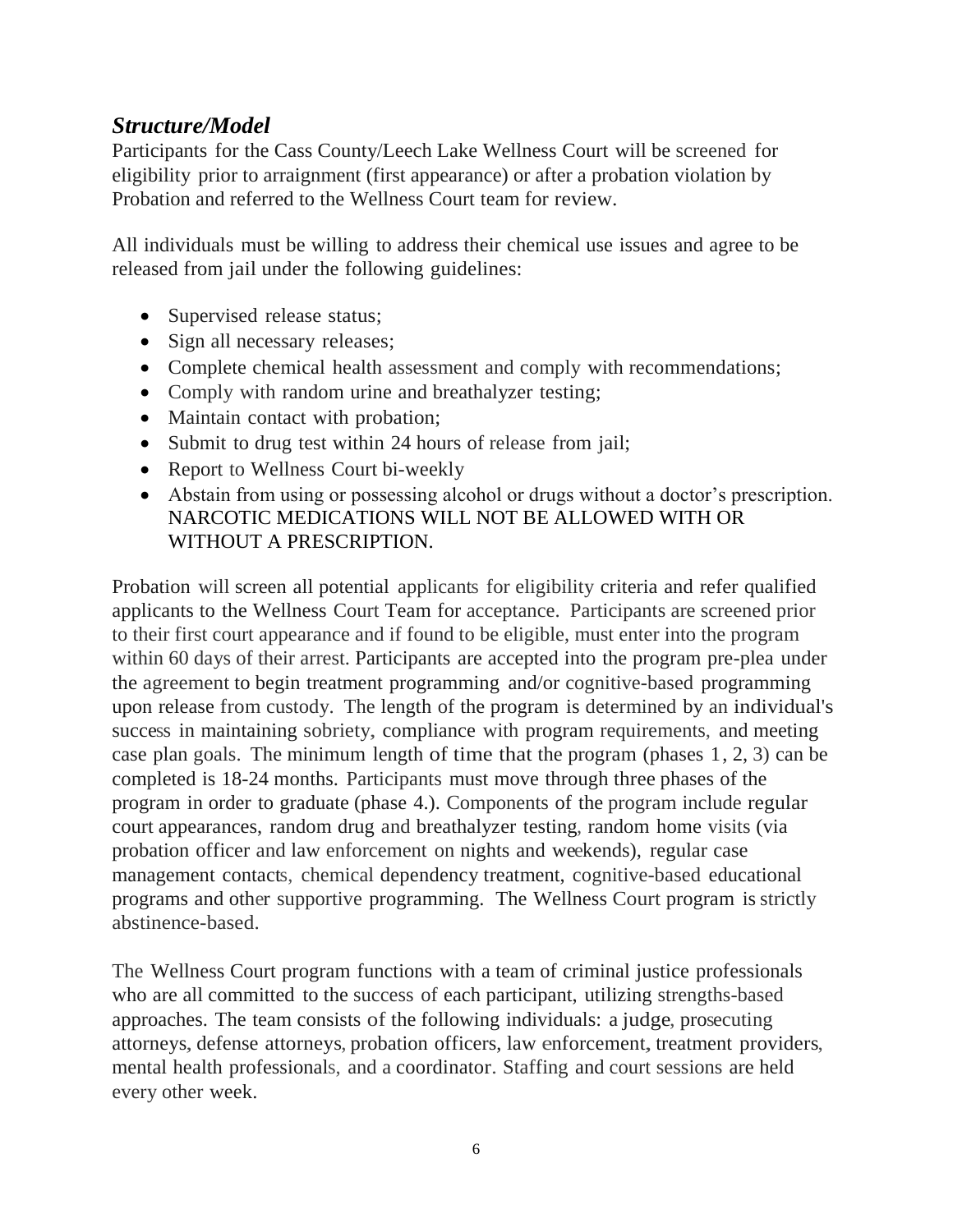The **target population** is individuals 18 years of age and over who are residents of Cass County, or live on the reservation, and have been arrested for a  $1<sup>st</sup>$  Degree,  $2<sup>nd</sup>$ Degree DWI, OR  $3<sup>rd</sup>$  Degree DWI with prior DWI conviction(s) or license revocation for an implied consent offense and who are facing a violation of probation that could result in revocation of their stay of execution. Participants are screened and accepted to the program pre-plea. The program is limited to twenty-five (25) participants.

## *Eligibility Criteria*

The guidelines which the Wellness Court uses to identify and enter offenders into the program are as follows:

- $\bullet$  1<sup>st</sup> DWI, 2<sup>nd</sup> Degree DWI OR 3<sup>rd</sup> Degree DWI with prior DWI conviction(s) or license revocation for an implied consent offense and who are facing a violation of probation.
- Must be a resident of Cass County, or live on Leech Lake Tribal land; and remain a resident of Cass County, or on Leech Lake Tribal land, while participating in Wellness Court. After completion of phase 1, participants may have the option to reside outside the borders of Cass County, MN for the benefit of housing, employment, transportation, mental health services or other factors deemed appropriate by the team. The participant must petition the team in writing their request.
- If the case file is from another county, the county must be part of the  $9<sup>th</sup>$  Judicial District or a transfer of venue from the other district must be obtained.
- Must have a chemical dependency assessment diagnosis of a *Substance Abuse Disorder,* in accordance with the current DSM-5.
- Must be physically and mentally able to actively participate in the program.
- Must be willing to sign a treatment contract to undergo drug treatment, which includes regular urine screens, group, individual counseling, or other recommended treatment. Every participant must sign designated releases of confidentiality.
- Must be able to make arrangements to attend treatment at the scheduled time.
- Must be 18 years of age or older.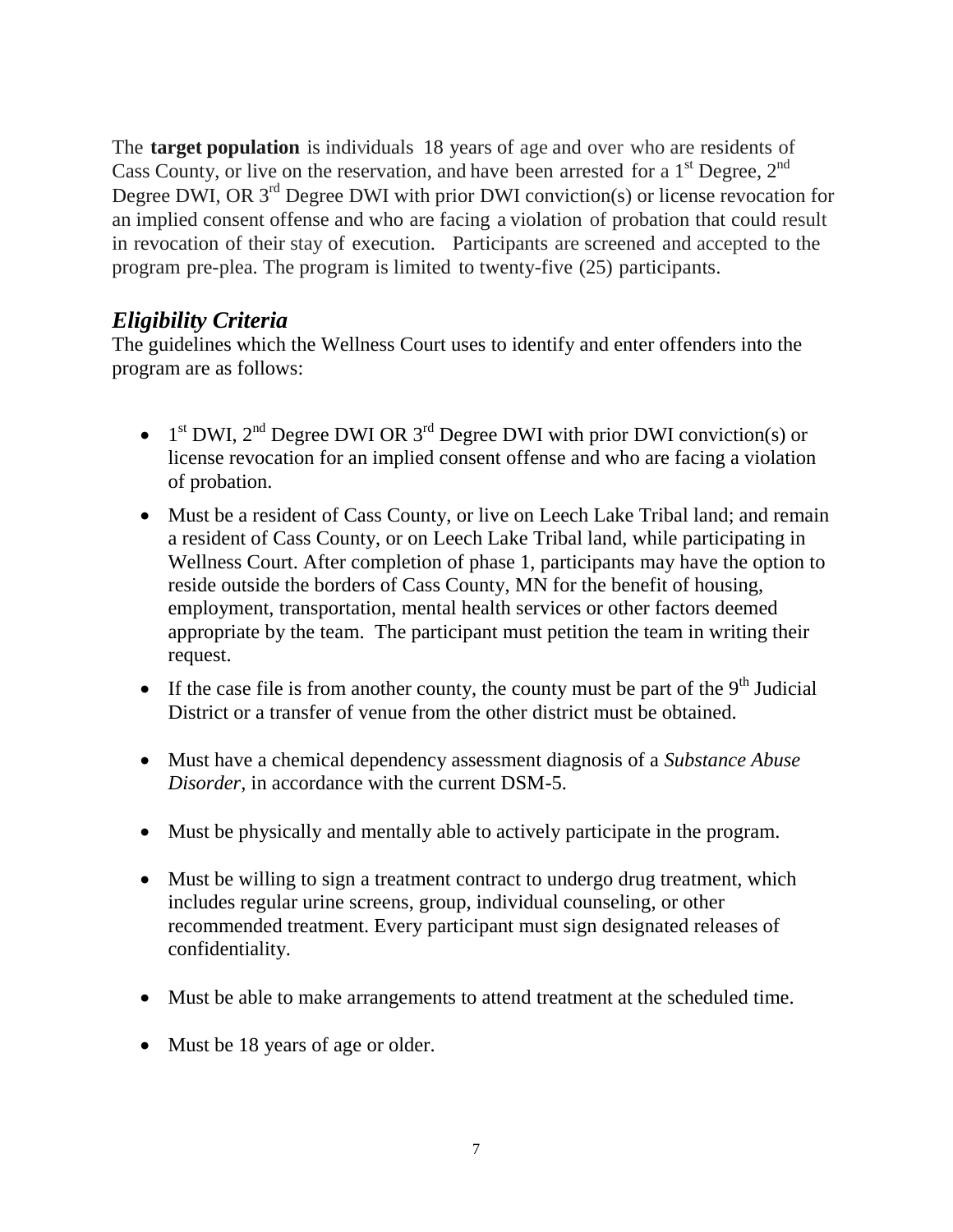- Must be willing to actively seek employment and/or enroll in an educational program and fully participate.
- If unemployed complete community service work to be determined by the current phase or the participant.
- Must be willing to accept sanctions of the Wellness Court Judges, which may include incarceration, community service, increased reporting to Court and/or probation officer, and increased attendance at community support meetings, such as AA or NA.

## *Probation Violations:*

Defendants who have been placed on standard probation for a DWI and have a prior conviction for a DWI may be eligible if facing a probation violation, are found to have a substance abuse disorder and have been unable to abstain from alcohol use while on probation.

## *Presumptive Commits:*

Clients who would be considered presumptive commits are not eligible for acceptance into the Wellness Court Program and can only be considered if they have only one prior Felony DWI and the Wellness Court Team believes that there are substantial and compelling reasons for departure based on the factors listed below:

- Recommendation from past probation officer;
- Prior criminal history;
- Past criminal behavior is related to the addiction;
- Prior assaults:
	- o Clients with multiple assaults will be excluded
	- o Clients with multiple domestic assaults will be excluded
- Client has not been amenable to traditional probation and has not been in an intensive supervised program;
- Other collateral information.

The sentence for clients who are presumptive commits will be different than for clients who are subject to the standard DWI felony sentence.

Presumptive commits:

- MUST complete longer phases
- MUST serve 6-15 consecutive days in jail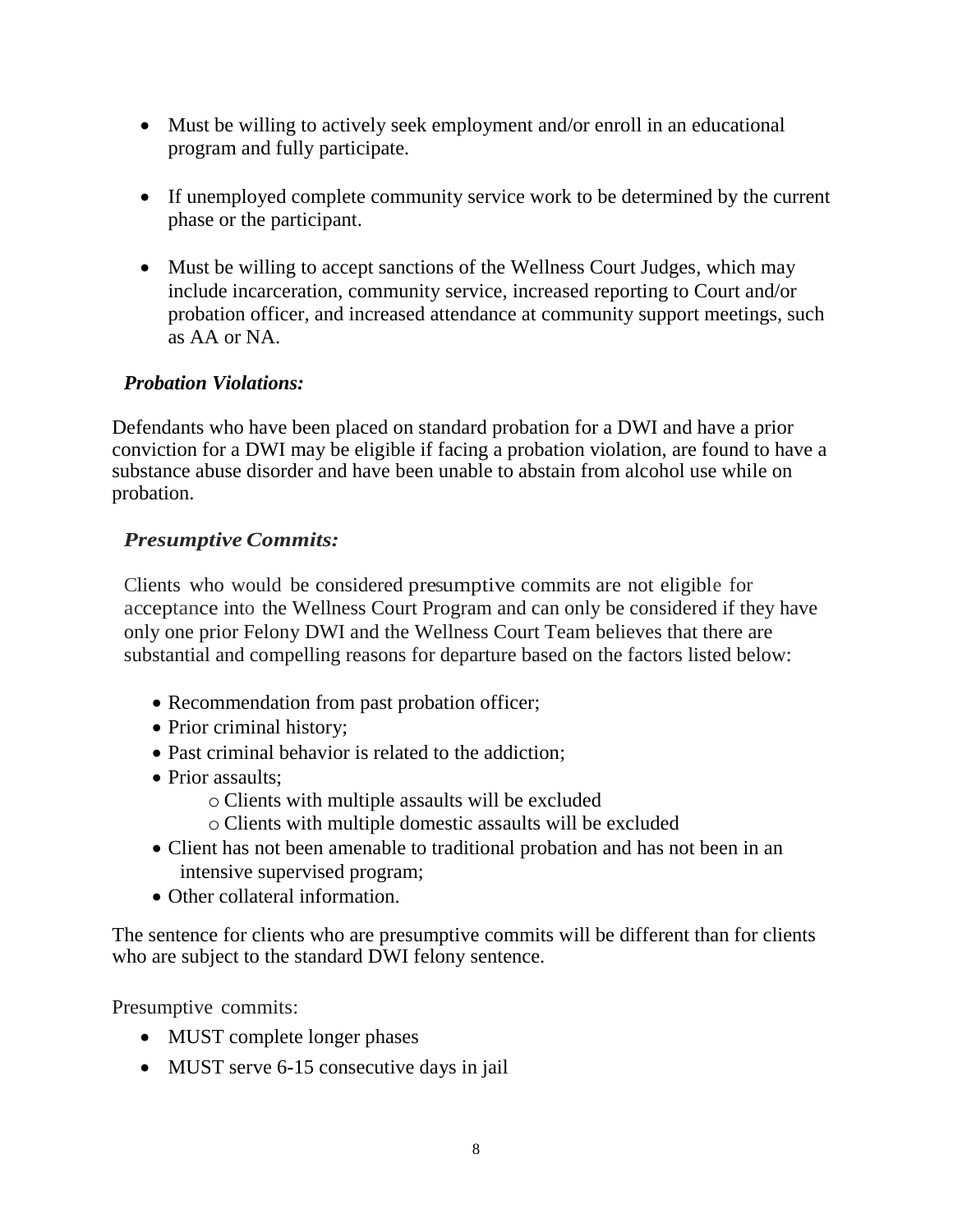- MUST complete community service hours as determined by the Wellness Court Team.
- MUST pay Wellness Court fees as determined by the Wellness Court Team.
- MUST comply with all other Wellness Court rules.
- MUST plead to charges prior to starting Phase 1

### *Disqualifications*

The guidelines that the Wellness Court uses to identify that an offender is ineligible for the program are as follows:

- No predatory offenses and or past convictions/adjudications for a predatory offense as outlined in MSA §243.166 and MSA §243.167.
- Has more than one prior Felony DWI conviction.
- Not be a "violent offender" as defined in 28 C.F.R. 93.3(d) as follows: *Violent offender* means a person who either
	- o Is currently charged with or convicted of an offense during the course of which:
		- The person carried, possessed, or used a firearm or other dangerous weapon: or
		- There occurred the use of force against the person of another; or
		- There occurred the death of, or serious bodily injury to, any person; without regard to whether proof of any of the elements described herein is required to convict; or
	- o Has previously been convicted of a felony crime of violence involving the use or attempted use of force against a person with the intent to cause death or serious bodily harm.
- The offender has a violent criminal history as defined in 28 C.F.R. 93.3(d).

| 609.185                 | Murder in the First                                      |
|-------------------------|----------------------------------------------------------|
| 609.19                  | Murder in the Second                                     |
| 609.196                 | Murder in the Third                                      |
| 609.20                  | Manslaughter in the First                                |
| 609.205                 | Manslaughter in the Second                               |
| $609.21$ , subd. 1a (a) | Criminal Vehicular Homicide                              |
| $609.21$ , subd. 1a (b) | Criminal Vehicular Operation (Great Bodily Harm)         |
| 609.221-609.2231        | Assault First – Fourth                                   |
| 609.224                 | If a felony level assault                                |
| 609.2243                | <b>Felony Domestic Abuse</b>                             |
| 609.228                 | Great Bodily Harm caused by distribution of drugs        |
| 609.229                 | Crime committed for the benefit of a gang                |
| 609.245                 | <b>Aggravated Robbery</b>                                |
| 609.25                  | Kidnapping                                               |
| 609.2661-609.268        | Murder, manslaughter, assault and injury/death of unborn |
|                         | child                                                    |
| 609.342-609.3451        | Criminal sex, all degrees                                |
| 609.498                 | Witness Tampering                                        |
| 609.561                 | Arson in the First                                       |
| 609.582                 | Burglary in the First, subd. $1(a)$                      |
| 609.66                  | Dangerous Weapons (firearms)                             |
|                         |                                                          |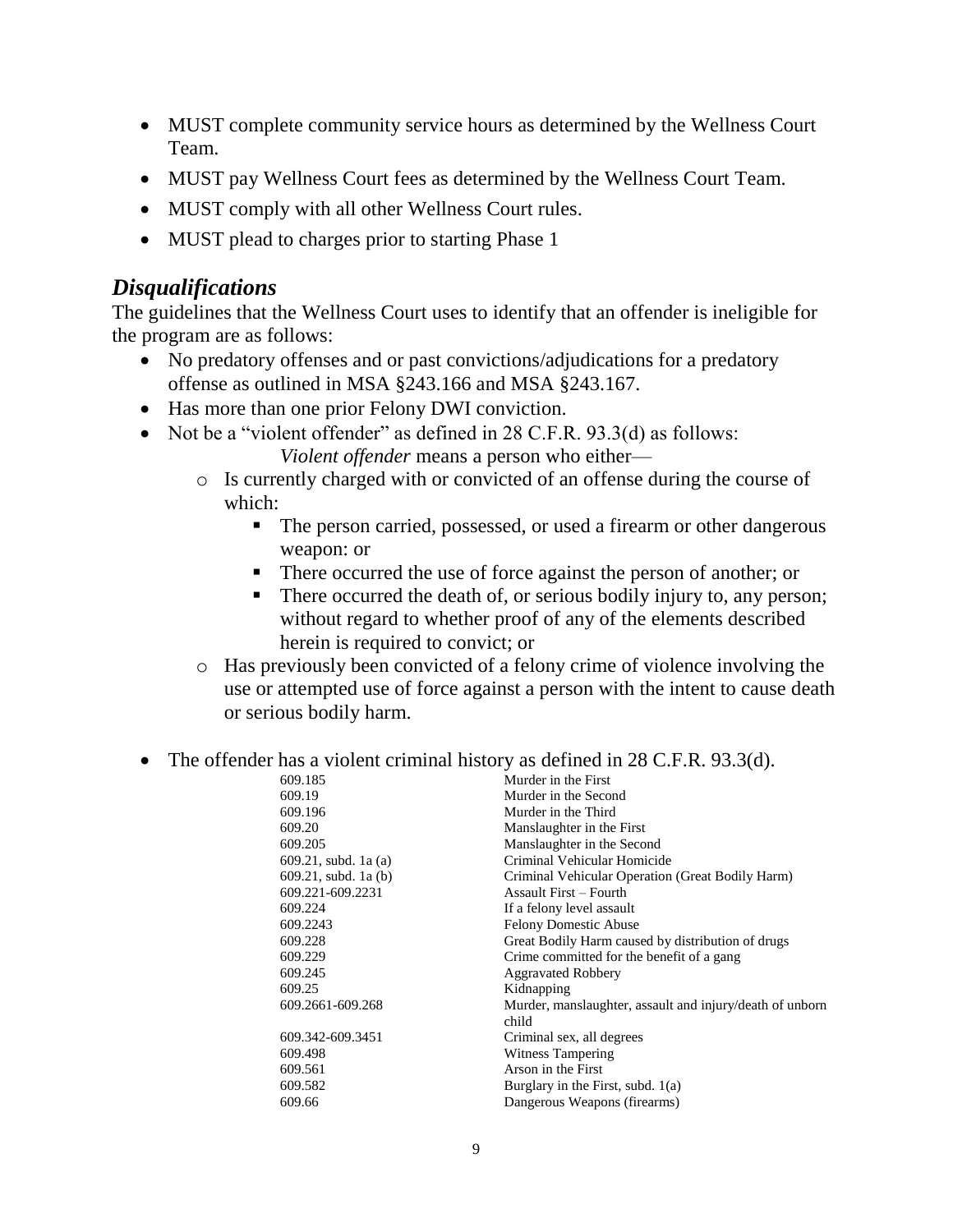| а.      | Machine guns and short-barreled shotguns                |
|---------|---------------------------------------------------------|
| 609.668 | Explosive or incendiary device without injury to others |
| 609.712 | Real and simulated weapons of mass destruction          |
| a.      | Crimes committed in furtherance of terrorism            |
| 609.713 | <b>Terroristic Threats</b>                              |
| 609.855 | Crimes involving transit; shooting at transit vehicle   |

- The offender declines program participation.
- The offender is a juvenile.
- The offender fails to report for interview, contract signing and/or initial court date.
- The offender shows a lack of desire for change.
- The offender wants to transfer supervision out of Cass County.
- The offender is required to pay a large amount of restitution.
- The offender has serious mental health and/or medical problems.
- The chemical assessment and/or mental health assessment indicates the offender is not appropriate for Wellness Court.
- The offender is not a resident of Cass County, and/or does not live on Leech Lake Tribal land.
- Must not be registered as a gang member or affiliated with a gang.
- Must not have any outstanding warrants. Once existing warrant has been satisfied, will be eligible to be rescreened.

\*\*Any person deemed ineligible may petition the DWI Court team for reconsideration on a case-by-case basis.

## *Phases* **Phase 1 (Treatment Phase)**

Objective: To enter and successfully complete the chemical assessment recommended treatment programs.

Duration: 3-month minimum, 60 days sobriety minimum.

Hearings: Participants are required to remain in the courtroom until the conclusion of all Wellness Court hearings.

Special Conditions:

- Participants are to abstain from the use of alcohol.
- Participants are not to enter establishments where the primary purpose is the sale of alcohol. If a participant wishes to go to an establishment that serves alcohol, there must be a designated eating area separated from the bar. The participant must not go into the bar area.

In addition to all the terms of Wellness Court and probation, participants will also be required to: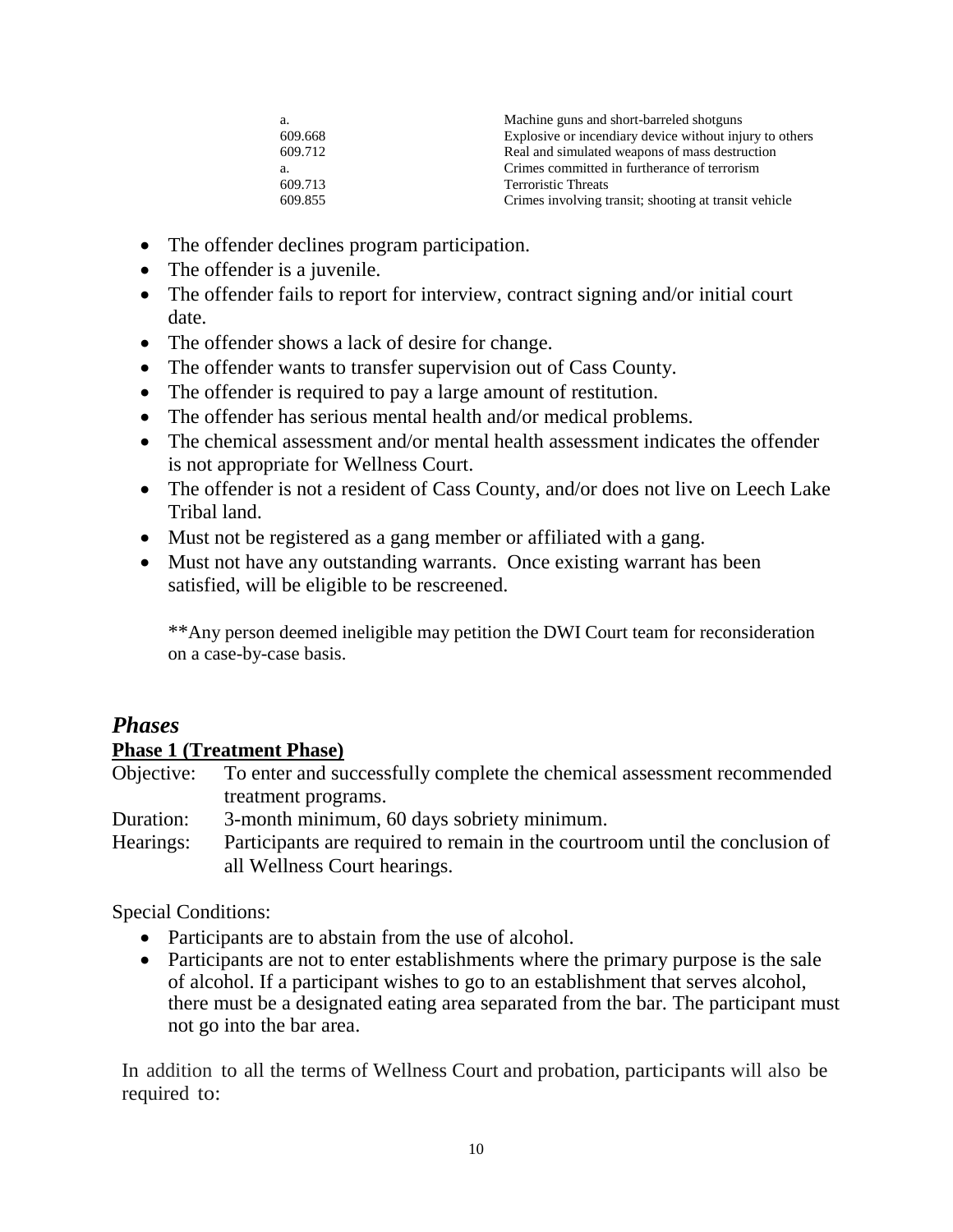- Attend treatment as required by treatment provider(s) and participate in aftercare as directed;
- Attend Wellness Court every two weeks;
- Report as directed to provide PBT and/or urine screens;
- Abide by a curfew if imposed;
- Attend AA or other structured sobriety and accountability group at least two times a week. Record the location, time and topic of the meeting in their calendar book.
- Pay 1/3 of fees. This must be paid prior to advancement;
- Comply with case plan programming as determined by probation;
- Resolve case prior to phase change (no credit towards phase 2).

## **Phase 2 (Transition Phase)**

Objective: Utilize recovery skills to maintain sobriety and work the individualized case plan.

Duration: 6 month minimum, 90 days sobriety minimum.

Hearings: Except in exceptional cases and approved by the Team, participants are required to remain in the courtroom until the conclusion of all Wellness Court hearings.

## **Requirements:**

- Continue to complete aftercare;
- Attend MADD Panel:
- Attend Wellness Court bi-weekly;
- Report as directed to provide PBT and/or urine screens;
- Abide by a curfew if imposed;
- Attend AA or other structured sobriety and accountability group at least two times a week. Record the location, time and topic of the meeting in your calendar book.
- Maintain employment or be attending school. If unemployed perform an approved structured activity totaling 30 hours per week
- Pay 1/3 of Wellness Court fees to advance to phase 3;
- Comply with the case plan as determined by probation.

## **Phase 3 (Living Well Phase)**

| Objective: | To continue abstinence and maintenance of recovery to live a chemical-free |
|------------|----------------------------------------------------------------------------|
|            | lifestyle.                                                                 |
| Duration:  | 6-month minimum for gross misdemeanor level, 180 days sobriety             |
|            | minimum.                                                                   |

12-month minimum for felony level

Hearings: Unless otherwise ordered by the Court, participants are allowed to leave the courtroom after the conclusion of their hearing.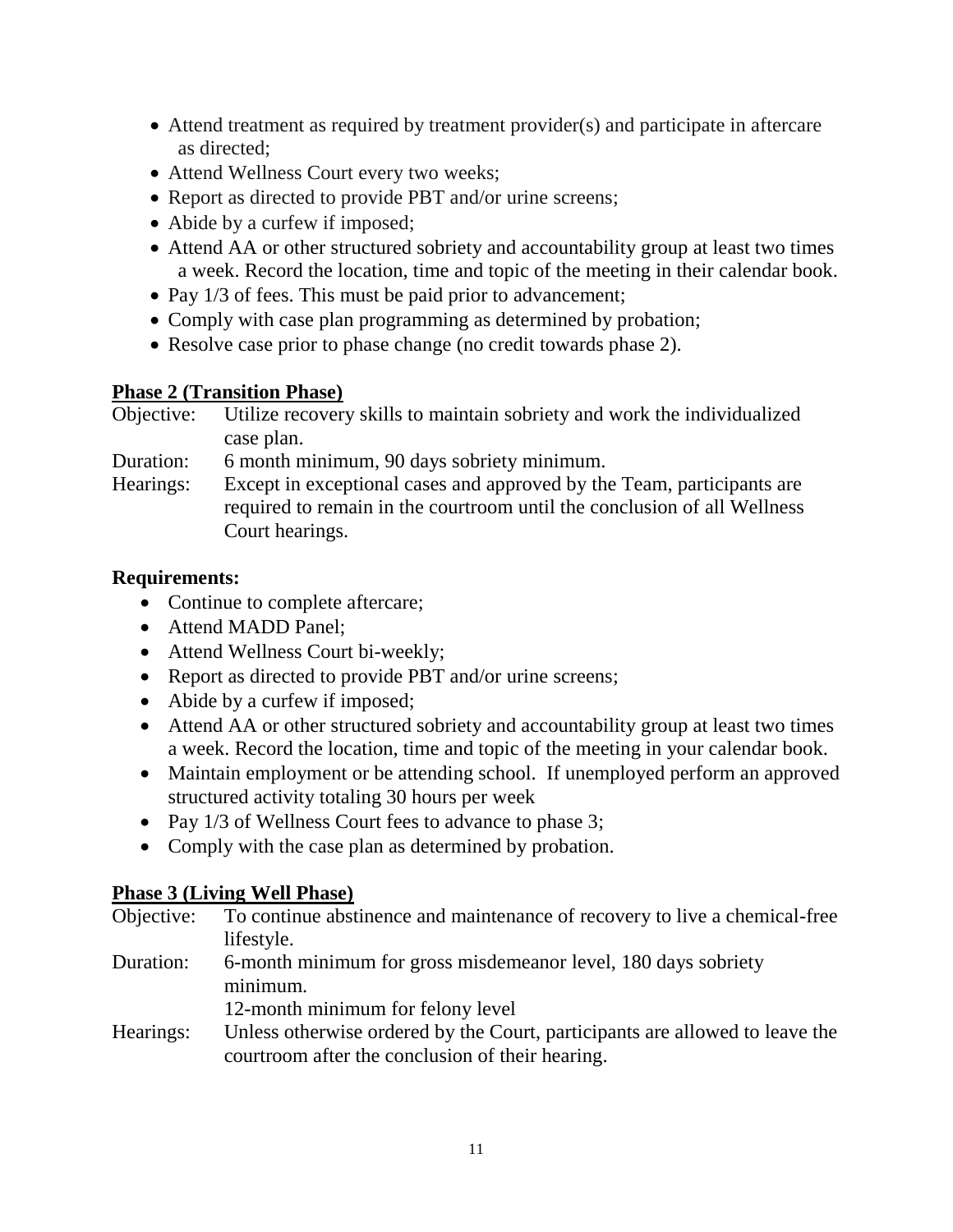## **Requirements:**

- Report to Wellness Court every 4 weeks;
- Report as directed to provide PBT and/or urine screens;
- The remainder of the Wellness Court fees must be paid in full prior to graduation.
- Attend AA or other structured sobriety and accountability group at least one time a week. Record the location, time and topic of the meeting in your calendar book.
- Complete a pro-social activity at least one time a week. Provide verification in writing describing the activity, who was present, and what was learned. The pro-social activity can include attending AA meetings over-and-above the one mandatory weekly meetings;
- Maintain employment or be attending school. If unemployed perform an approved structured activity totaling 30 hours per week;
- Perform a community service project totaling 32 hours. This project should be something the participant is not already doing.
- Obtain a valid Driver's License

## *Commencement Criteria*

- The client must prepare their written responses to the graduation questionnaire which shows that they understand their personal problems with addiction, criminal behavior, and relapse prevention. This form must be submitted to the Wellness Court Coordinator or Probation Agent at least one month prior to their proposed graduation date so the team can review their petition.
- The client must show continued sobriety—no positive tests for 180 consecutive days prior to graduation.
- The client must be gainfully and consistently employed or in vocational/academic training, except in exceptional cases approved by the Team.
- The client must make all scheduled Court appearances and treatment appointments.
- The client must reach the goals of their individual case plan.
- The client must have stable living arrangements with clean and sober relationships.
- The client must have a definitive continuing care plan that may include community support meetings, mental health care, outpatient counseling, or group attendance.
- The client must have completed a community service project that was preapproved by the Wellness Court Team
- The client must fulfill all Court obligations.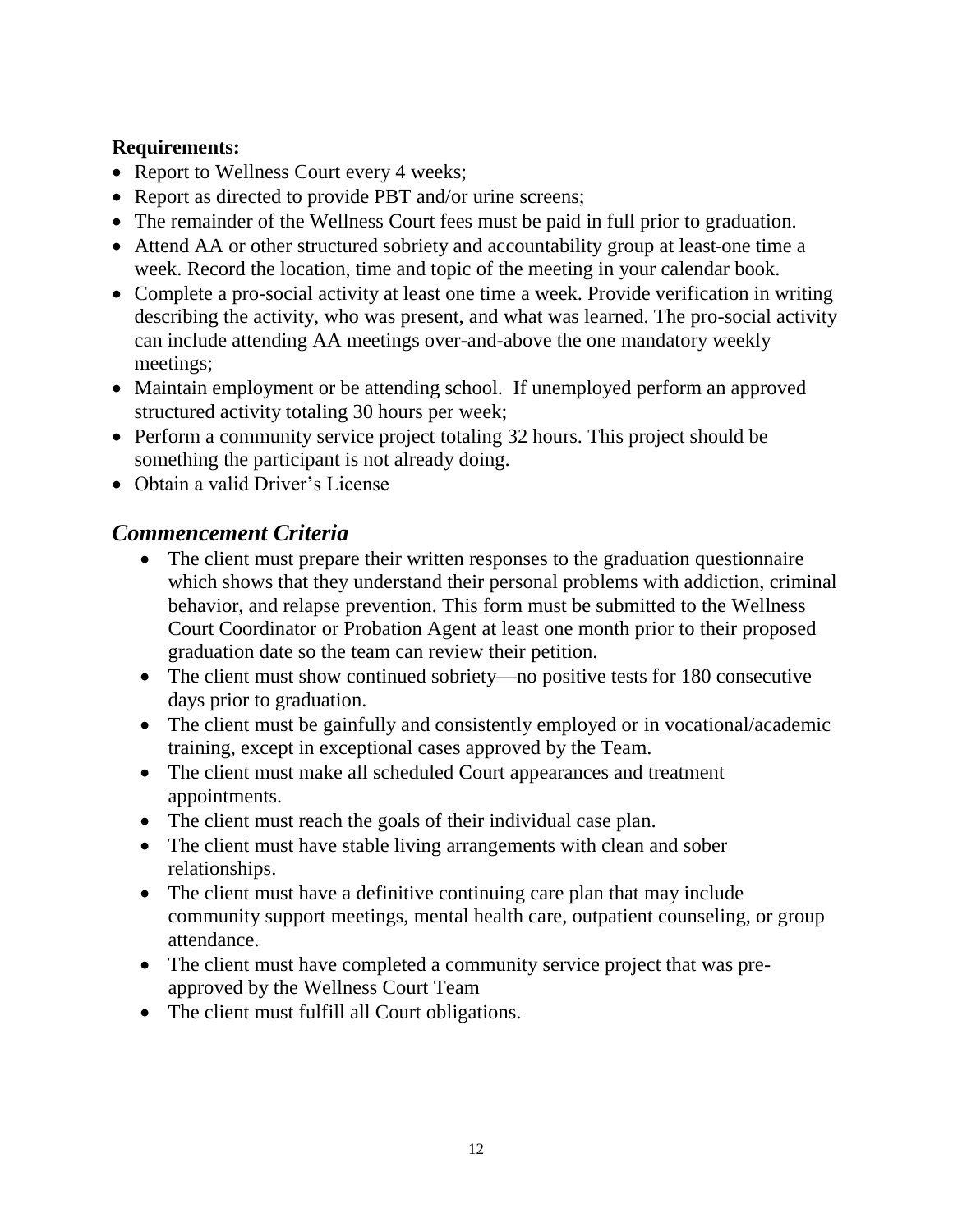# *Commencement*

The client will be eligible for commencement from the program when they have successfully progressed through all three phases of the program and completed the pregraduation questionnaire. The Wellness Court Team will determine when the clients are ready for commencement. At commencement there will be a special ceremony and acknowledgement by the Wellness Court. Commencement ceremonies will occur once a quarter with the location rotating each time. All participants will be expected to attend graduation.

## **Phase 4 (Graduate Status)**

Objective: To continue abstinence and maintenance of recovery to live a chemical-free lifestyle

Duration: Up to 12-months

## **Requirements:**

- Report to Court quarterly.
- Report as directed to provide PBT and/or urine screens.
- Maintain Sobriety
- Maintenance of individualized case plan.
- Maintain employment or attend school.

# *Wellness Court Alumni*

This optional phase is available to clients who have completed phase 4 who are living a life free from alcohol and other drug use but feel the need for continued support. This support could assist the client to maintain a healthy lifestyle and/or reach established personal goals such as college education, long-term employment, etc. Since this is an optional phase, there are no duration limits.

## *Incentives*

Incentives are responses to compliance, perceived as a positive by the receiver. The Wellness Court Judges will reward participants with incentives for complying with program requirements on the basis of their own discretion and recommendations from the Wellness Court Team. Incentives may include any of the following:

- Verbal recognition/praise
- Applause
- Decreased restrictions (fewer drug tests, fewer Court appearances, etc.)
- Court appearance priority given according to Phase Level (Phase 3 clients appear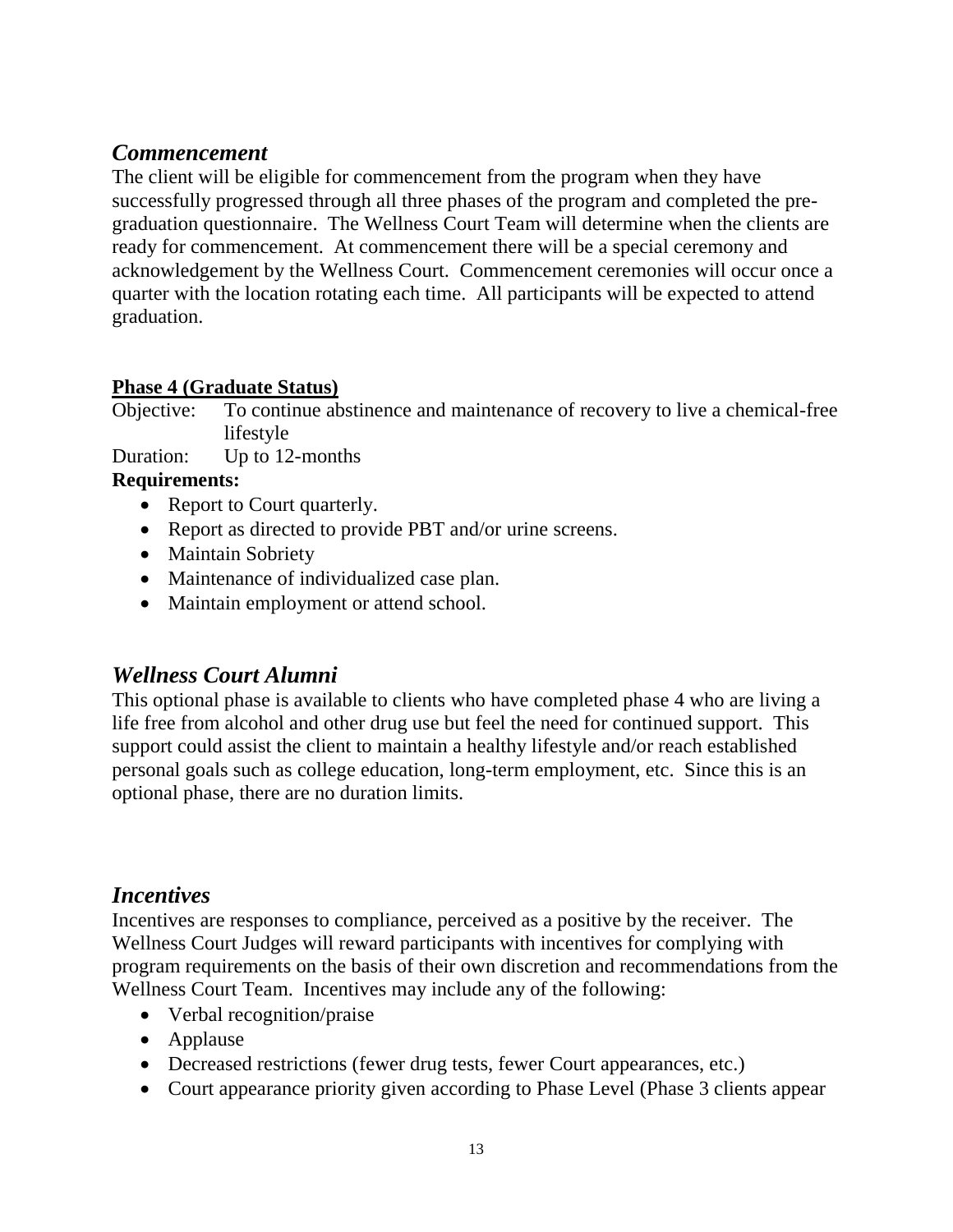first)

• Recovery Days: Fish bowl drawings will be held during Court giving participants the chance to win various prizes. Participants will have to have attended all groups, treatment and sober support groups to be eligible for this drawing. There may be other incentives if the Core Team believes the participants have earned additional incentives. Once an incentive is received, per the above, a participant will not be eligible for the same incentive should the client repeat a phase.

# *Gift Cards:*

Gift cards may be requested for Wellness Court participants for major milestones indicated below:

- Sobriety dates: 6 months then annually
- Employment: Get a job or promotion
- School: GED or graduate
- Family Goals: Finding appropriate housing
- Phase Changes and Graduation
- Driver's license reinstatement

# *Sanctions*

Sanctions are the imposition of a consequence, perceived as negative by the receiver, as a direct result of a prohibited activity. The Wellness Court Judges will impose sanctions on participants on the basis of their own discretion and recommendations from the Wellness Court Team. Sanctions may include any of the following:

- Verbal reprimands and warnings from the Judges
- Verbal or written apology to the Judges or Team members
- Community service/additional educational programs
- More chemical testing, Court hearings, and /or support meetings
- Moved back a phase
- Sit in special term Court session
- Jail
- If a participant absconds from supervision, his/her sobriety days shall be reset to zero.
- If a participant "stalls" before any type of testing, his/her sobriety days be reset. *\*see attached NDCI Sanctions and Incentives.*

## *These Sanctions will usually be followed.*

*However, the Judge has the right to alter any according to the circumstances.*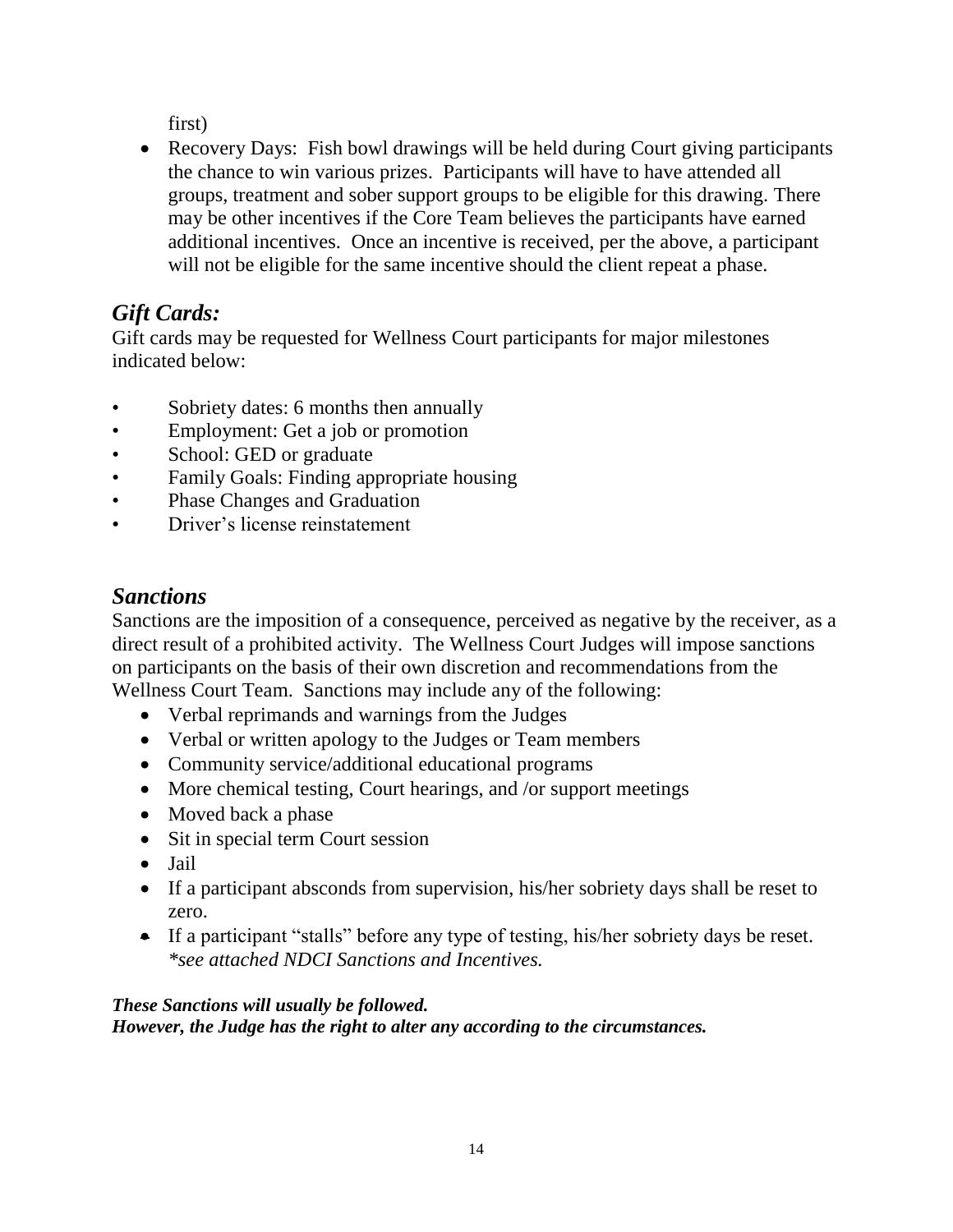#### **SANCTION SCHEDULE FOR CASS COUNTY/LEECH LAKE WELLNESS COURT**

| <b>Positive or Diluted Screens</b> |                                 | <b>Admit</b>     | Deny- must be sent in |  |
|------------------------------------|---------------------------------|------------------|-----------------------|--|
| 1.)                                | <b>First Positive Screen</b>    | 24 hours in Jail | 48 hours jail         |  |
| 2.)                                | $2nd$ Positive Screen           | 48 hours in Jail | 4 days jail           |  |
| 3.)                                | 3 <sup>rd</sup> Positive Screen | 72 hours in Jail | 6 days jail           |  |
| 4.)                                | 4 <sup>th</sup> Positive Screen | 7 days Jail      | 7 days jail           |  |

Any additional Positive Screens will result in one week in jail as well as an additional sanction to be determined by the team. Screens that are sent in for lab testing and are found to be positive will be paid for by the participant. (*Participants gain more development when they are honest)*

|                             | <b>Inpatient Treatment and Half-way House</b> |                          |
|-----------------------------|-----------------------------------------------|--------------------------|
| 1.)                         | Leave or discharge                            | 7 days Jail              |
| <b>Falsify Drug Screens</b> |                                               |                          |
| 1.)                         | 1st                                           | Reset in Phase or revoke |
|                             |                                               |                          |
|                             | <b>Falsify Community Service</b>              |                          |
| 1.)                         | 1 <sup>st</sup>                               | Reset in Phase or revoke |
|                             | No show for Treatment (Unexcused).            |                          |
| 1.)                         | $1^{\rm st}$                                  | 8 hours CSW              |
| 2.)                         | 2 <sup>nd</sup>                               | 16 hours CSW             |
| 3.)                         | $3^{\text{rd}}$                               | 24 hours CSW             |
| 4.)                         | 4 <sup>th</sup>                               | 32 hours CSW             |
| 5.)                         | 5 <sup>th</sup>                               | 40 hours CSW             |

Additional missed meetings will result in one week jail and an additional sanction to be determined by the team.

5 days jail

#### **A.W.O.L.**

 $6.$ )

 $6<sup>th</sup>$ 

 $\overline{1.}$  One day in jail for each day or revoke Sanction can be modified for mitigating factors including length of time on Warrant, turning themselves in on their own, a higher level of care being recommended or other factors determined by the team.

#### **Missed AA Meetings or Failure to Turn In**

|     |             | Make up AA Meeting |
|-----|-------------|--------------------|
|     | $\gamma$ nd | 8 hours CSW        |
| 3.) | $2^{rd}$    | 16 hours CSW       |
|     | 4 th        | Weekend Jail       |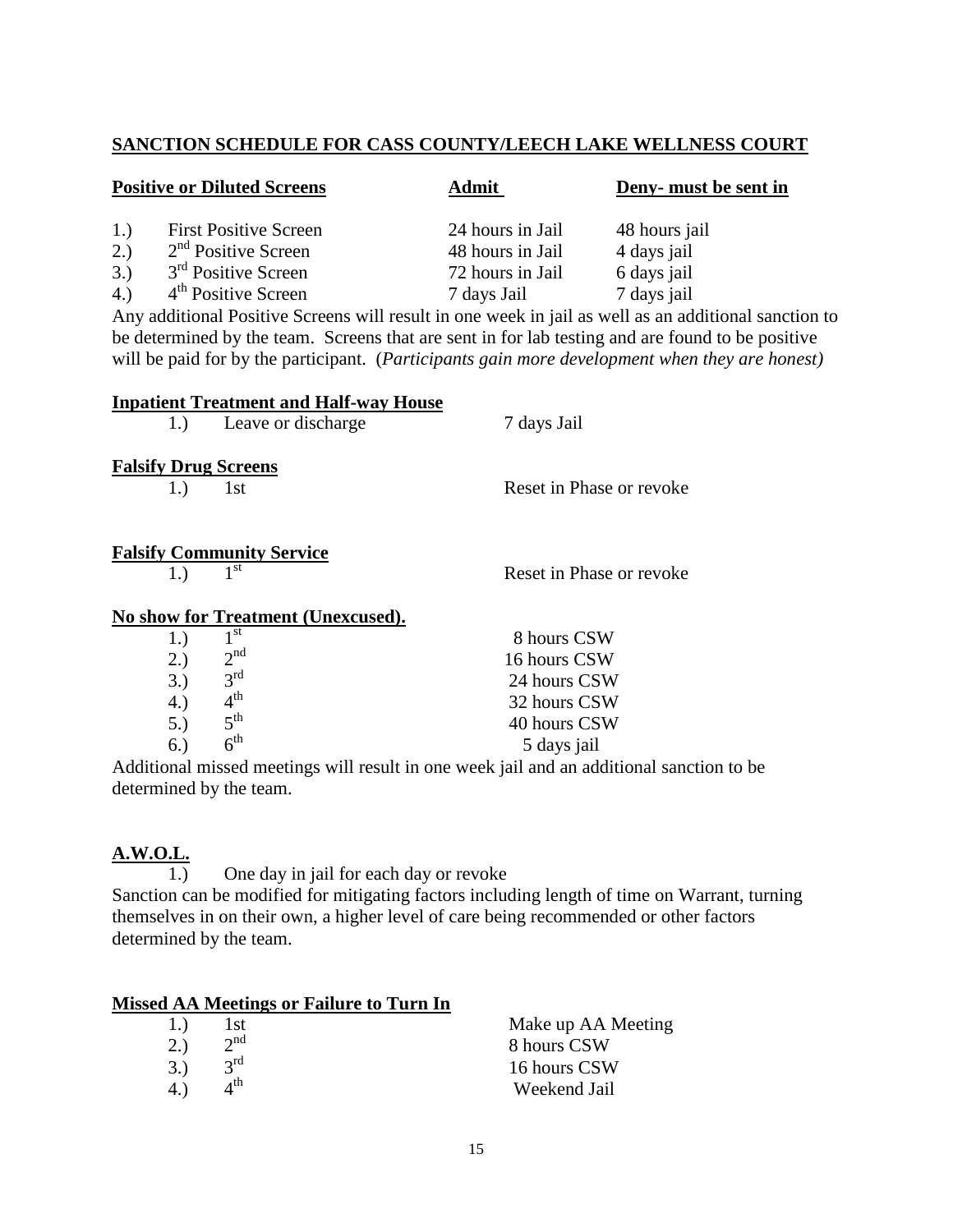$5.$ )  $5<sup>th</sup>$ 5 days Jail

Additional missed meetings will result in one week jail and an additional sanction to be determined by the team.

#### **Unauthorized use of Prescription Medication**

1.) Same sanction as a positive.

#### **No Show Monthly Probation Meeting**

| 1.) | 1 st            | 24 hours Jail |
|-----|-----------------|---------------|
| 2.) | $2^{nd}$        | Weekend Jail  |
| 3.) | $2^{\text{rd}}$ | 1 Week Jail   |

Additional No Shows will result in one week jail and an additional sanction to be determined by the team.

#### **Missed UA or Stall**

Reset days

#### **Forged AA Meetings**

1.) Reset in Phase or revoke

#### **Forgot to bring Journal to Court**

½ day Special Term Or 3 hours CSW

#### **Illegal Driving or Non-Compliant with License Restrictions**

 $1<sup>st</sup>$ Up to 7 days jail with possibility to serve as electronic home monitoring as determined by the team.

 $2^{nd}$ Up to 7 days jail with possibility to serve as electronic home monitoring as determined by the team. Must serve first 48 hours in jail.

 $3^{\text{rd}}$ Set back a phase, possible Termination

#### **Ignition Interlock Violations**

Participants are instructed to call their probation officer or law enforcement when they have a failed test on ignition interlock of .02 or more. Anything under .02 is considered a pass. All other ignition interlock violations, i.e. missed rolling tests or not providing 30 tests in 30 days will be left to the ignition interlock program to sort out. If a participant gets a positive test that locks them out and is reported to DVS, it will be considered a positive test and the appropriate sanction will be imposed.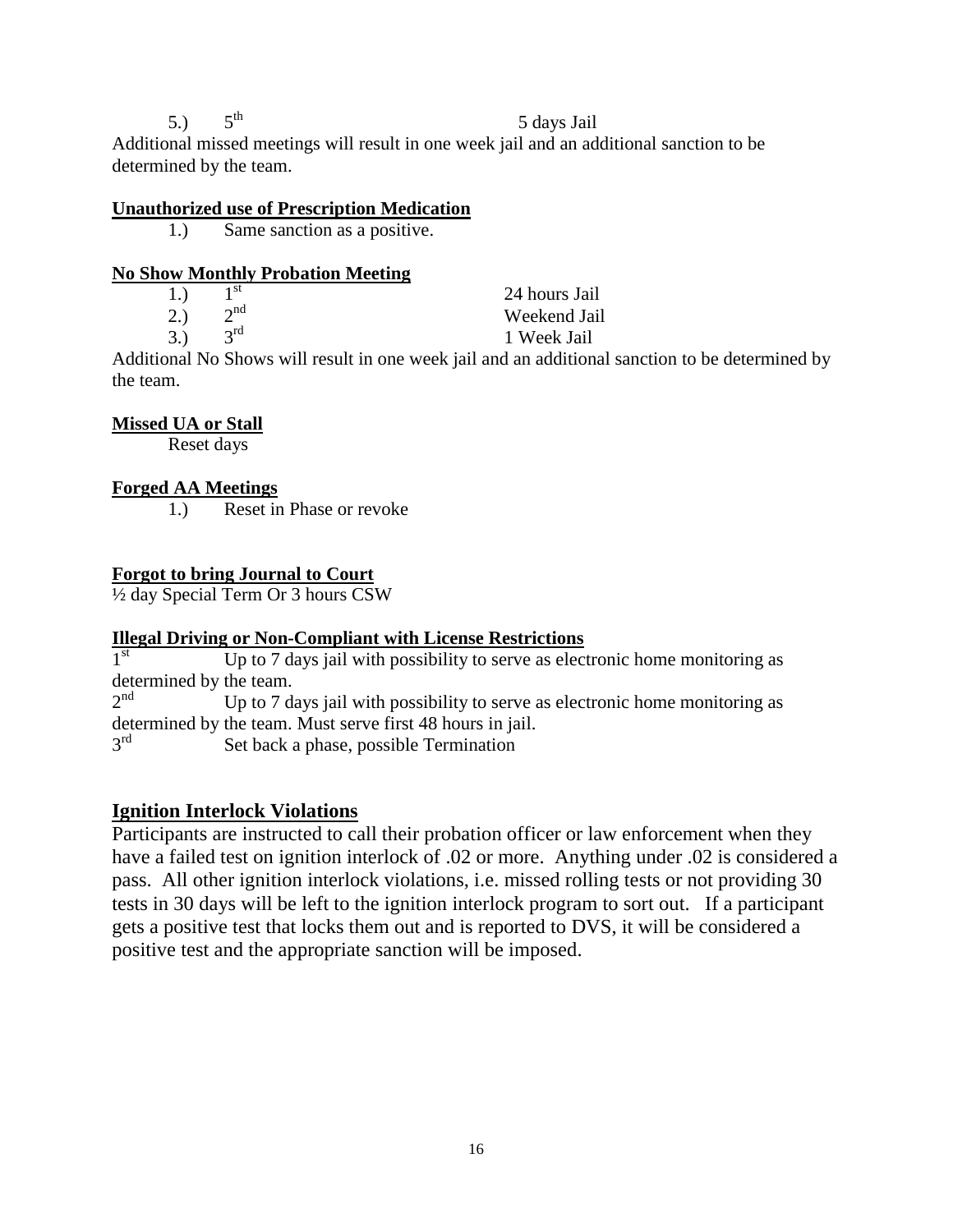# *Treatment Procedure*

Upon completion of the chemical dependency assessment, the client is given a recommendation for substance abuse treatment by the chemical dependency assessor (a complete assessment file is provided to the Wellness Court Coordinator). The recommendation may include day/night treatment or may be a referral to a different modality, including secure (in jail) treatment, non-secure treatment, inpatient treatment or traditional drug counseling.

Appropriate cases are assigned to a particular program and location, depending on clients' need, financial situation, and residence location. The client is informed to report to Court the following court date for his/her first Wellness Court appearance. The client will be required to report to court on a regular basis at the instruction of the Wellness Court Judges. Verbal/written updates from treatment and chemical monitoring will be presented at subsequent Court dates. If the client is not in custody, a treatment provider will schedule the client's first appointment with his counselor.

## **TREATMENT PROVIDERS:**

Following the screening process, Wellness Court clients appear in Wellness Court at a time regularly set aside for these reviews. The Wellness Court Team is in attendance. The Team includes representatives of the treatment providers and probation officers. The clients are addressed by the Wellness Court Judge to ascertain that they understand the demands and rigorous schedule the program will place upon them. They will then speak with their treatment provider representative who will give them specific information regarding the time and place of treatment.

Those at liberty leave the Court and are expected to report at the designated time to the assigned treatment facility for intake. Those who are incarcerated are returned to jail and will be picked up by the treatment provider and transported to the facilities where the treatment intake process takes place. They begin treatment immediately (if day treatment clients) or return that evening.

Report forms indicating attendance progress, problems and drug screen results are provided to the Court at staffing. All clients must return to Wellness Court as directed by the Wellness Court Judge.

At the end of the treatment program, the clients have completed the structured treatment program and continue to participate in community support meetings under supervision of the Wellness Court Team.

## *Community Support Meetings / Sponsors*

Each participant is expected to attend community support meetings. Participants can use the following as support group meetings: Alcoholics Anonymous, Alanon, Wellbriety, Narcotics Anonymous, Talking Circles, individual counseling, and Sweat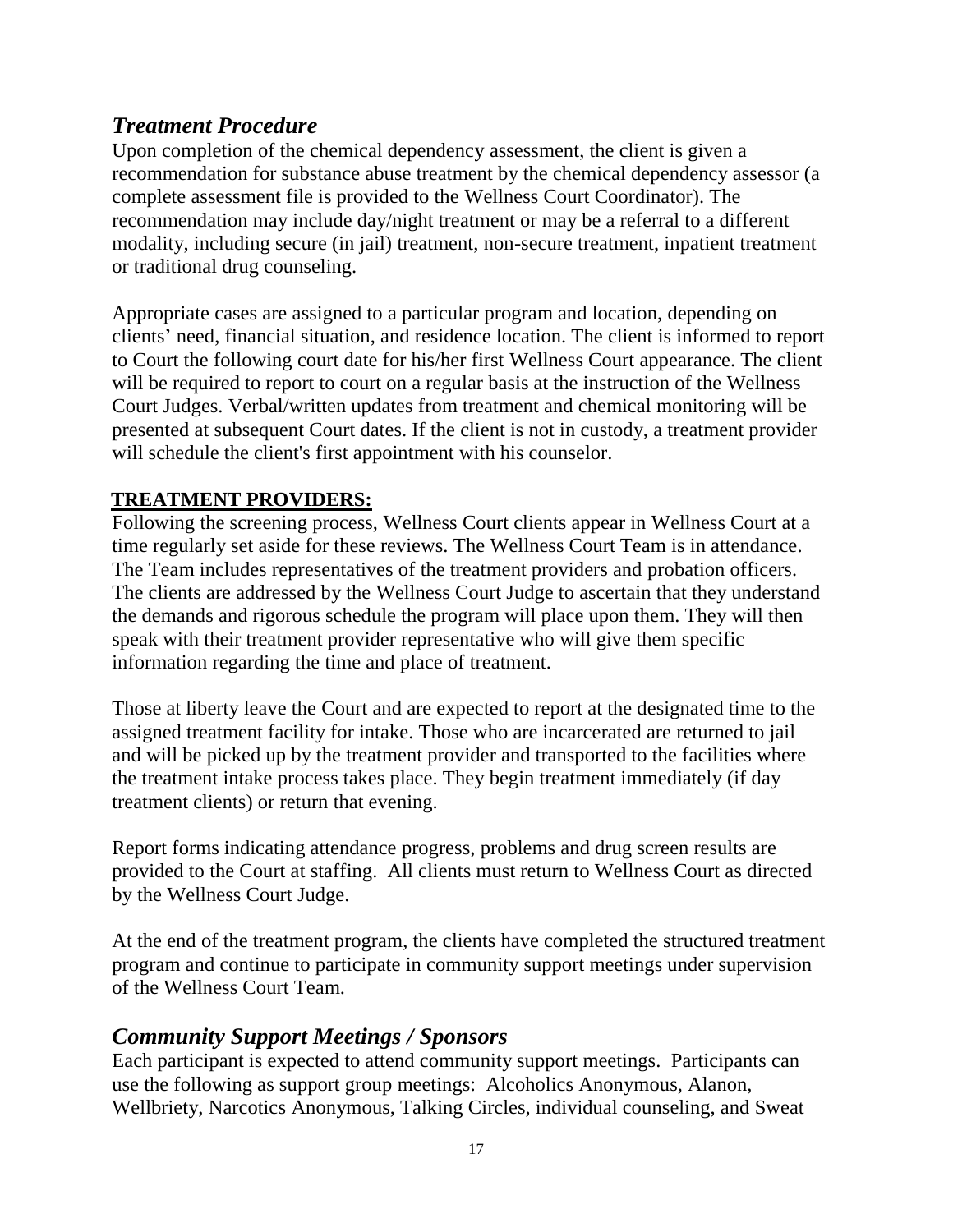Lodges. If a participant wishes to substitute any other meeting or activity, he/she can bring it to the Team for approval.

Each participant is expected to obtain at least one sponsor. A participant's sponsor must be the same gender as the participant; must be willing to talk with the Wellness Court Team; must be a person that will help the participant work on his/her 12 Steps; work out of the Big Book; and attend meetings with the participant. The sponsor is also being left open to a spiritual /cultural advisor who will support the participant in their recovery.

Verification: Participants must have their journals signed at their support meetings and be able to provide follow-up verification if necessary. The Wellness Court probation agent also may be "spot checking" for verification.

# *Supervision Procedures*

The Wellness Court Agent will be responsible for monitoring the clients' compliance with the following Wellness Court requirements:

- 1) Wellness Court orders;
- 2) Chemical dependency assessment;
- 3) Attendance at counseling and therapy for time set by Wellness Court;
- 4) Completion of Wellness Court contract/case plan;
- 5) The offender will remain chemically free.

# *Application for Special Event Furlough:*

## *Special Event Request Forms (Phase II and III)*

If a participant wishes to attend an event or leave Cass County or the Leech Lake Tribal land for an overnight stay, they must submit a special event request form. (SERF). An applicant must have participated in Wellness Court for a minimum of 90 days, have completed phase I and have 45 days of continuous sobriety. The application must be submitted to the probation agent by 3:00 p.m. the Tuesday prior to their next DWI Court appearance. Exceptions will be made in emergency situations on a case by case basis.

# *Drug Testing Procedure*

Alcohol and other drug testing is one of the ten key components for a problem-solving Court and is essential to program integrity. Test results can act as a deterrent to future alcohol and drug use; identify clients who are maintaining abstinence; identify clients who have relapsed; provide incentive, support and accountability for clients; is adjunct to treatment; and frames sanction decisions. Effective testing is frequent (at least twice a week), random (unexpected, unannounced and unanticipated), and observed. The Wellness Court uses different methods to test the clients for chemical use; some of the most common are: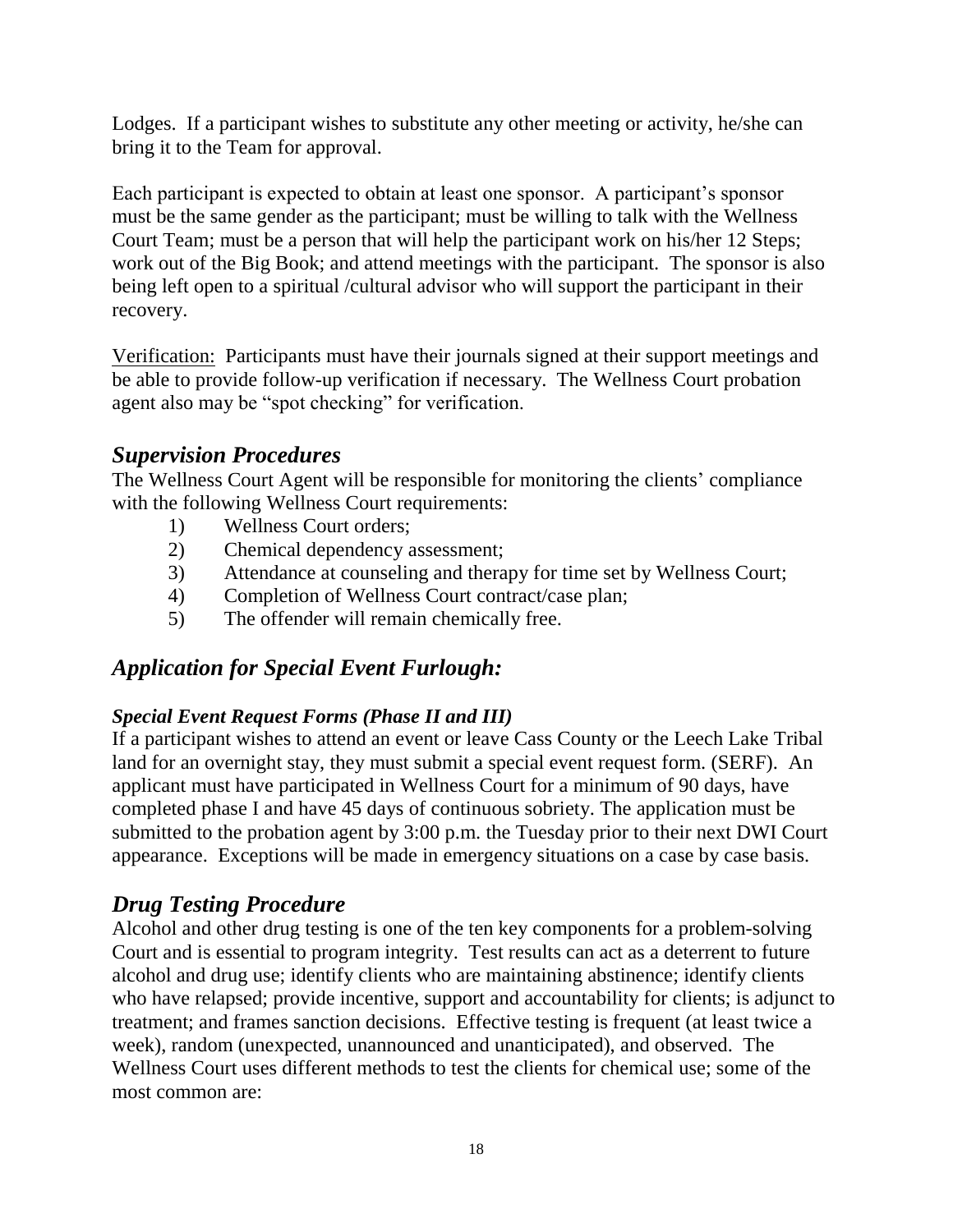- 1. Preliminary Breath Test (PBT)
- *2.* Saliva Tests
- *3.* Urine Tests

All Wellness Court clients are informed about testing policies and procedures upon entry into the program and sign an agreement to comply with testing requirements. Therapeutic and/or punitive responses to continued use of alcohol and drugs are determined by the Wellness Court Judges on the basis of their discretion and recommendations from the Wellness Court Team. Random breathalyzers are conducted and can occur during any contact with the Wellness Court agent, including during field visits, during Court sessions and as determined by any other Wellness Court Team member. Clients choosing to enter the Wellness Court program must agree to cease the use of all mood-altering substances that would test positive during a drug test including, but not limited to, narcotics, tranquilizers, sedatives, stimulants, opiates, opiate-based medications. If during the course of participation it becomes necessary for a participant to take prescription medication, prior approval must be sought by the Judges and Wellness Court Team with appropriate medical documentation provided. The use of the medication may be approved on a conditional, time-limited basis based on the established facts. Any use of doctor-monitored prescription drugs is determined on a case-by-case basis by the Judges and Wellness Court Team.

# *Dilute UA's*

If a participant produces a urine sample that is observed to be dilute by the collecting agent or treatment provider, the participant will be advised to provide another sample in two hours. It is the participant's responsibility to arrange for another UA in two hours. Failure to do so will result in the initial test to be considered positive and will be sanctioned accordingly.

# *In the event of substance use*

Whether by positive testing results or admission of use, the participant's treatment counselor shall be notified. If the participant has either completed treatment, or has not yet begun treatment, the chemical dependency assessor shall be notified.

If a participant has a positive PBT, he/she shall be taken into custody. If a participant's field test comes back positive for use, and the participant denies use, the sample shall be sent to the lab for further testing. If a participant's failed test comes back positive, a jail sanction will be imposed in accordance with the sanctions schedule. Participants that deny use, will pay for UA's with positive results.

# *Urine testing and incidental drug and alcohol exposure*

Recent advances in the science of alcohol detection in urine have greatly increased the ability to detect even trace amounts of alcohol consumption. In addition, these tests are capable of detecting alcohol ingestion for significantly longer periods of time after a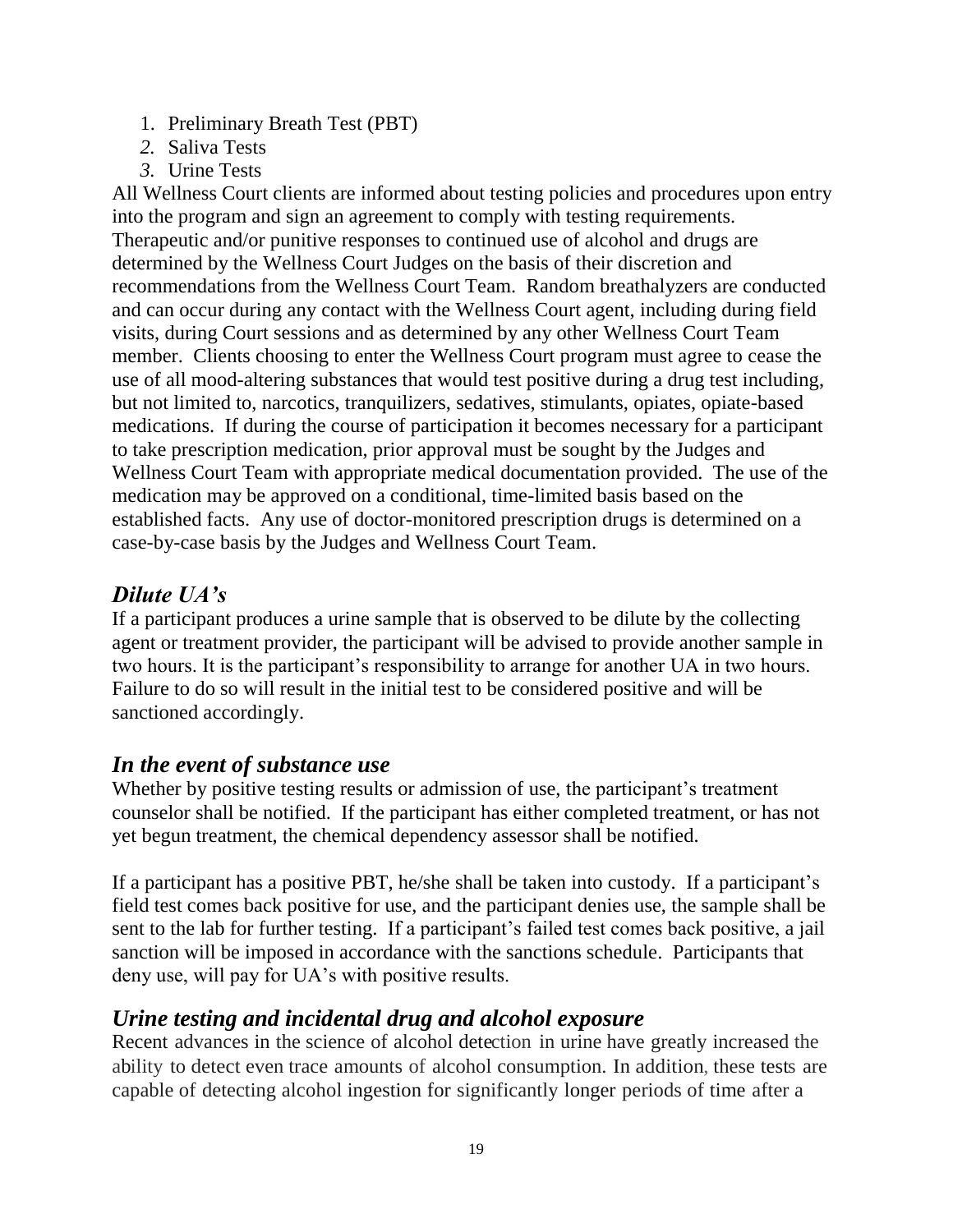drinking episode. Because these tests are sensitive, in rare circumstances exposure to non-beverage alcohol sources can result in detectible levels of alcohol. In order to preserve the integrity of the Wellness Court testing program, it has become necessary to restrict and/or advise Wellness Court participants regarding the use of certain alcohol containing products.

Itis the responsibility of the participant to limit his/her exposure to the products and substances detailed below that contain ethyl alcohol. (This information is contained in the handbook and will be verbally explained to each client upon entrance into the court). It is the responsibility of the participant to read product labels, to know what is contained in the products that he/she uses and consumes, and to stop and inspect these products BEFORE he/she uses them. *Use of the products detailed below, or any other labeled to contain alcohol, will NOT be allowed as an excuse for a positive test result.*

**Cough Syrups and Other Liquid Medications:** DWI Court participants are prohibited from using alcohol containing cough/cold Syrups, such as Nyquil. You are required to read product labels carefully to determine if they contain ethyl alcohol (ethanol). All prescription and over-the-counter medications should be reviewed with your probation officer before use. Information on the composition of prescription medications should be available from your pharmacist. Non-alcohol containing cough and cold remedies are readily available at most pharmacies and retail stores.

**Non-Alcoholic Beer and Wine:** Although legally considered non-alcoholic, NA beers do contain a residual amount of alcohol that may result in a positive test. Wellness Court participants are NOT permitted to ingest NA beer or wine.

**Food and Other Ingestible Products**:There are numerous other consumable products that could result in a positive test. Flavoring extracts, such as vanilla and almond extract, and liquid herbal extracts such as Ginko Biloba, could result in a positive screen for alcohol. Communion wine, food cooked with wine, and flambé dishes (cherries jubilee or baked Alaska) MUST be avoided. Read carefully the labels on any liquid herbal or homeopathic remedy. In addition, foods containing poppy seeds must not be consumed.

**Mouthwash and Breath Strips**: Most mouth washes (Listermint, Cepacol, etc.) and other breath cleansing products contain ethyl alcohol. The use of mouthwashes containing ethyl alcohol can produce a positive test. DWI Court participants are not permitted to use mouthwashes and breath strips that contain ethyl alcohol. Non-alcohol mouthwashes are readily available.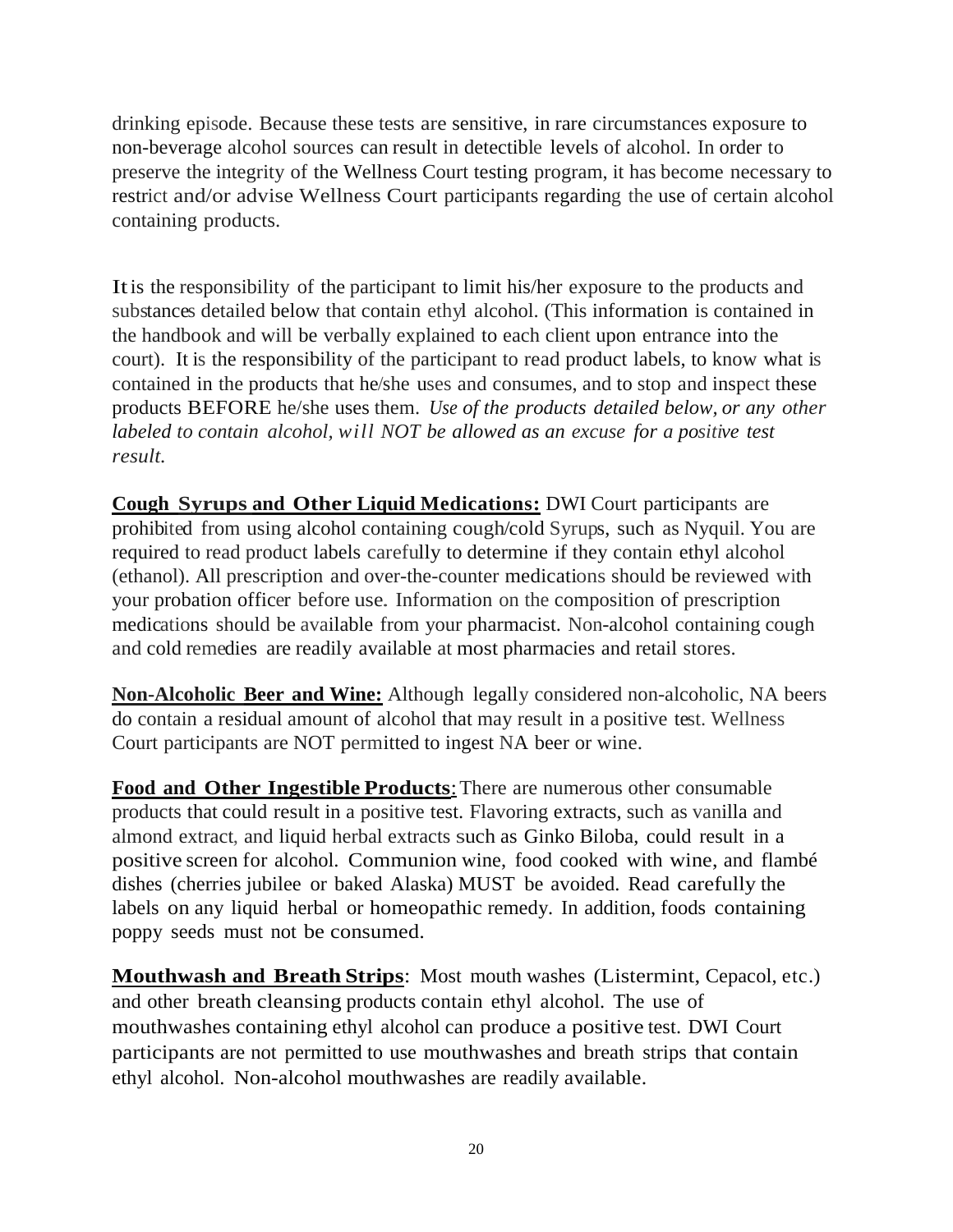**Hand Sanitizers:** Hand sanitizers and other antiseptic gels and foams used to disinfect hands contain up to 70% ethyl alcohol. Excessive, unnecessary, or repeated use of these products could result in a positive test. Hand washing with soap and water is just as effective.

**Cosmetics and Tanning Lotions, Enhancers, Sunscreens and Self-Tanners:**Some cosmetics and tanning lotions contain hemp or THC. Use of these products could result in a positive test.

Preliminary positives: The 500 ng/mL is the standard cutoff for all Minnesota Drug Courts and is the nationally accepted cutoff for EtG testing. If we do receive a preliminary positive on at EtG test, the following procedures will be implemented.

- The participant will be confronted with the preliminary positive result;
- If the participant admits to alcohol use or the use of the products he/she has been warned about, the team will proceed with the standard sanctions;
- If the participant denies, the team will consider interventions in order to ensure abstinence until results come back.

## **Prescription Drug Policy**

Participants must agree to cease the use of all mood-altering substances that would result in a positive drug test (including, but not limited to narcotics, tranquilizers, sedatives, stimulants, opiates, opiate- based medications). If during the course of participation it becomes necessary for a participant to take prescription medication, prior approval must be sought by the DWI Court Team with appropriate medical documentation provided. The use of the medication may be approved on a conditional, time-limited basis based on established facts. Any use of doctor monitored prescription drugs is determined on a case-by-case basis by the Wellness Court Team. The following are the procedures that must be followed for all participants who are placed on prescription medications:

 Wellness Court participants will be asked to sign a contract regarding his/her prescription drug use. Participants will be required to identify one primary health care provider (PHCP) to coordinate all healthcare needs and sign the appropriate releases for the Wellness Court Team. The PHCP will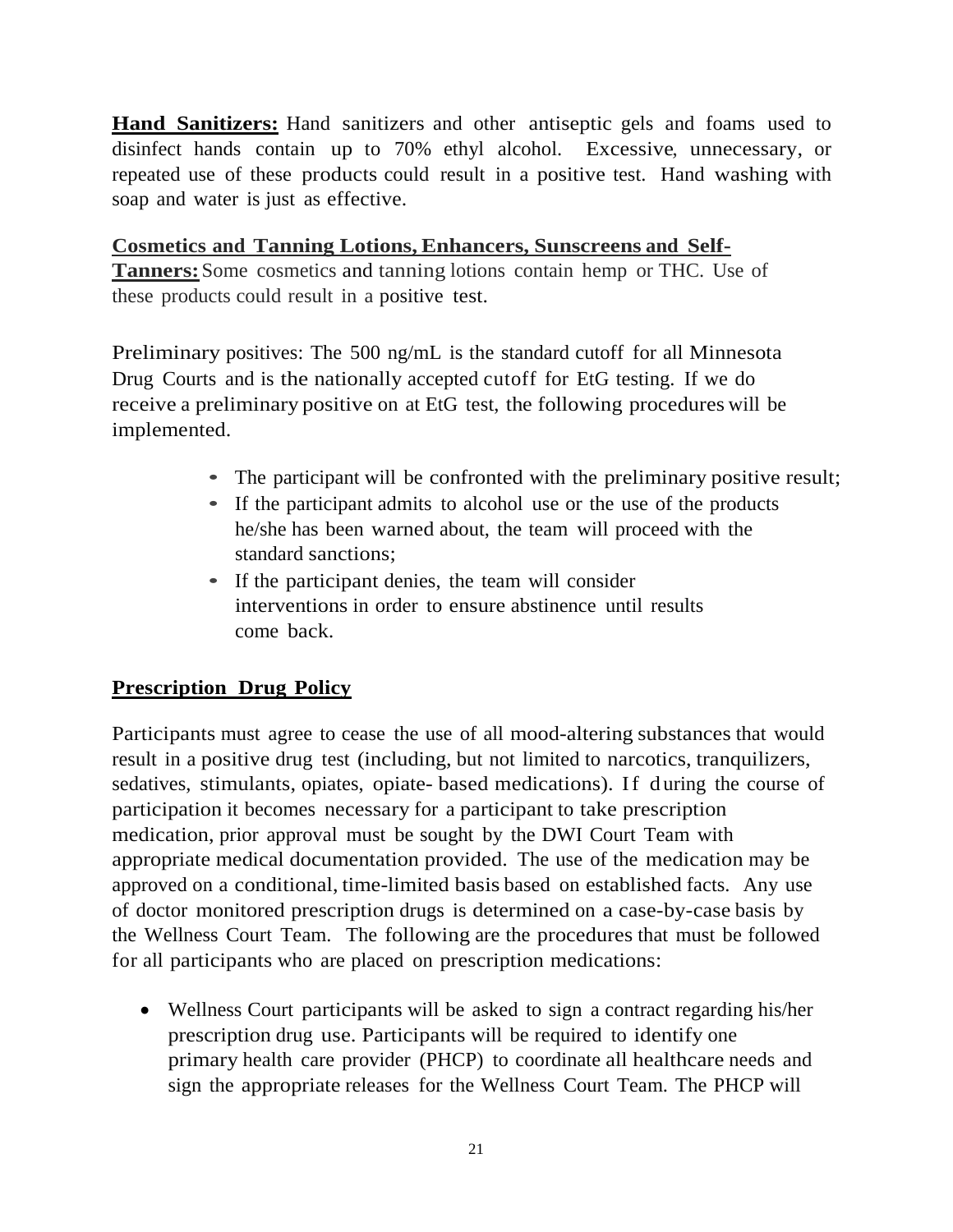be responsible for managing all the prescription medications with the exception of those participants who do see a psychiatrist.

- Participants will be asked to notify the Wellness Court Team if he/she is prescribed or administered a mood altering or controlled substance. He/she will also be required to provide a copy of the prescription by his/her next scheduled court date and keep the medication in its original prescription container.
- In addition, the participant will be expected to maintain a medication log showing when and how much medication he/she has taken every day. The participant will be asked to bring this log into court during every Wellness Court appearance. The Wellness Court Treatment Team member may review the medication log with the individual during these court appearances or during one on one or treatment sessions. Pill counts will be done weekly.
- Participants will be required to fill all of his/her prescriptions at one pharmacy. A monthly printout documenting new prescriptions and/or refills from that pharmacy must be provided to the Wellness Court Team.
- Failure to comply with the prescription drug policy may result in a sanction or termination from the program.

## *Case Information Management*

All client data will be entered into and maintained in the 9<sup>th</sup> Judicial District Web-based MNCIS/Odyssey and the Court Services Tracking System (CSTS).

# *Evaluation*

An evaluation must be tailored to the political and organizational context of the program to be evaluated. It typically involves assessment of one or more of five program domains: (1) program need; (2) program design; (3) program implementation and service delivery; (4) program impact or outcomes; and (5) program efficiency. An evaluation requires an accurate description of the program performance or characteristics at issue and assessment of them against relevant standards and criteria.

NPC Research conducted an evaluation of all Minnesota DWI Court programs. The reviews include:

- Programs and best practices
- Program data
- Other available data

The three main areas of evaluation are:

- Process (program improvement)
- Outcome (impact)
- Cost (cost-benefit)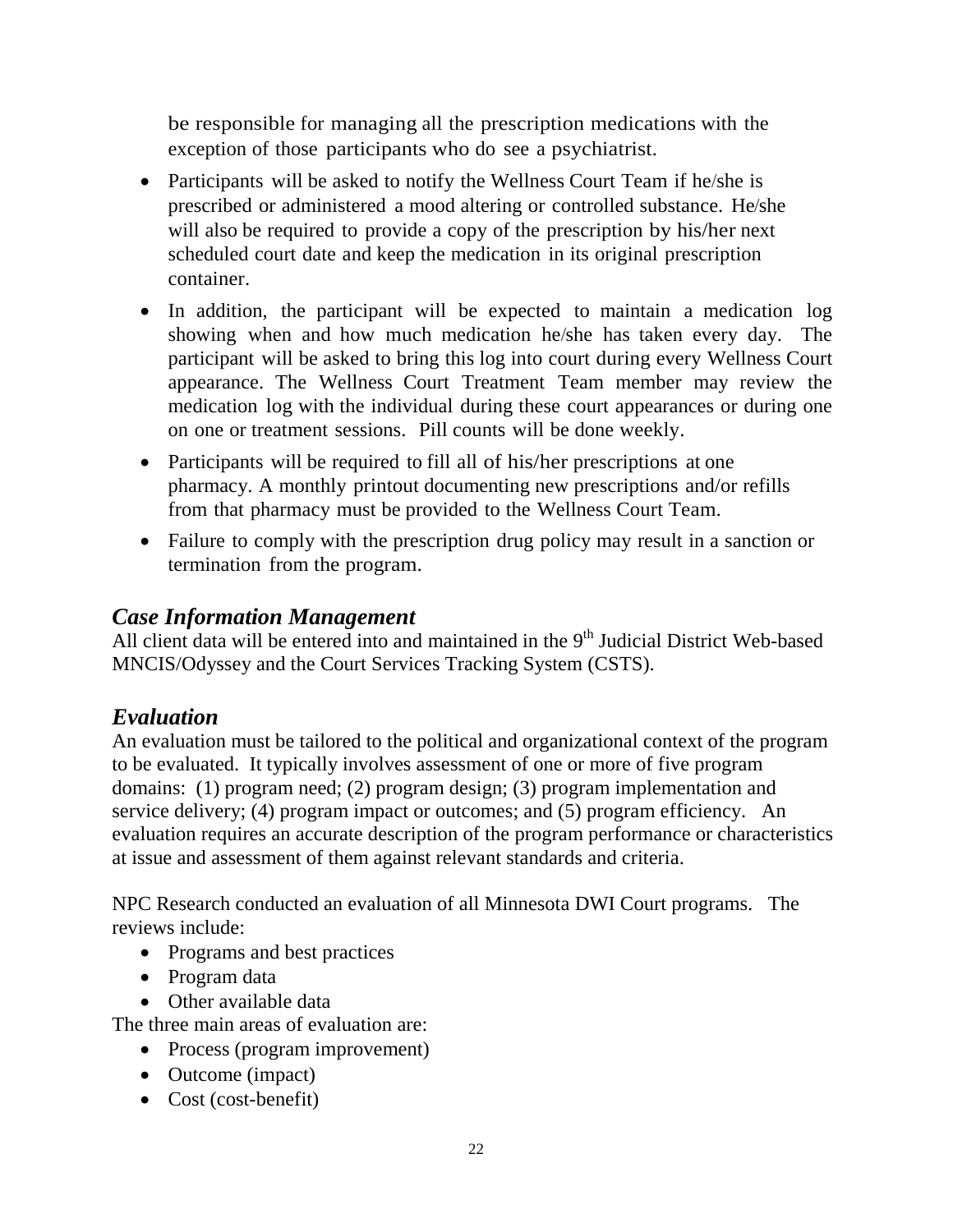Our current funding did not allow for an individual evaluation of our program, but rather a statewide evaluation of DWI Courts in the state of Minnesota. The Wellness Court will comply with all requests from the state evaluation team. A copy of this evaluation is available upon request from the Wellness Court Coordinator.

## *Monetary Procedures*

The Wellness Court Coordinator and Agent will utilize standard operating procedures for collection of cost of supervision and Wellness Court fee payments. Wellness Court fee payments will be processed through the Ninth Judicial District Administrator's Office.

## *Case Reviews*

Case reviews will be conducted by the Wellness Court Team on a bi-weekly basis. Cases will again be reviewed by the Wellness Court Team thirty (30) days prior to termination. The Wellness Court Agent will prepare a status report on each Wellness Court client biweekly for review by the Wellness Court Team. If the Wellness Court Agent is not able to attend a staffing, that Agent will relay information to the probation designee who will provide status reports to the Wellness Court Team.

# *Termination / Discharge*

The Wellness Court client shall be terminated from the program should he or she be convicted of a new crime at the felony or gross misdemeanor level if the crime involves possession of or use of alcohol or controlled substances as one of the elements of the charge. Conviction of any other gross misdemeanor or felony level crime may be grounds for termination. Conviction on a new driving while impaired or drug charge at any level by a participant of this program shall result in termination from this program. Conviction of any other level of crime could also be grounds for termination as well. A new criminal charge alone could result in conditional dismissal from the program during any time period from the date of the charge to the final resolution – if no conviction results, the client may be reinstated. "Crime" means any misdemeanor level charge or above. "Conviction" means entry of judgment of guilt or any stay of execution of sentence, stay of imposition of sentence, or stay of adjudication of sentence for the purposes of this program.

The Wellness Court client shall be terminated from the program should he or she be on warrant status for a period of 30 days or longer. The participant does not need to be present to be terminated from the program. Upon apprehension or voluntarily reporting to the jail, the participant will be given the opportunity to petition the Court for re-entry into the program. The petition will be staffed by the core Team for approval or denial.